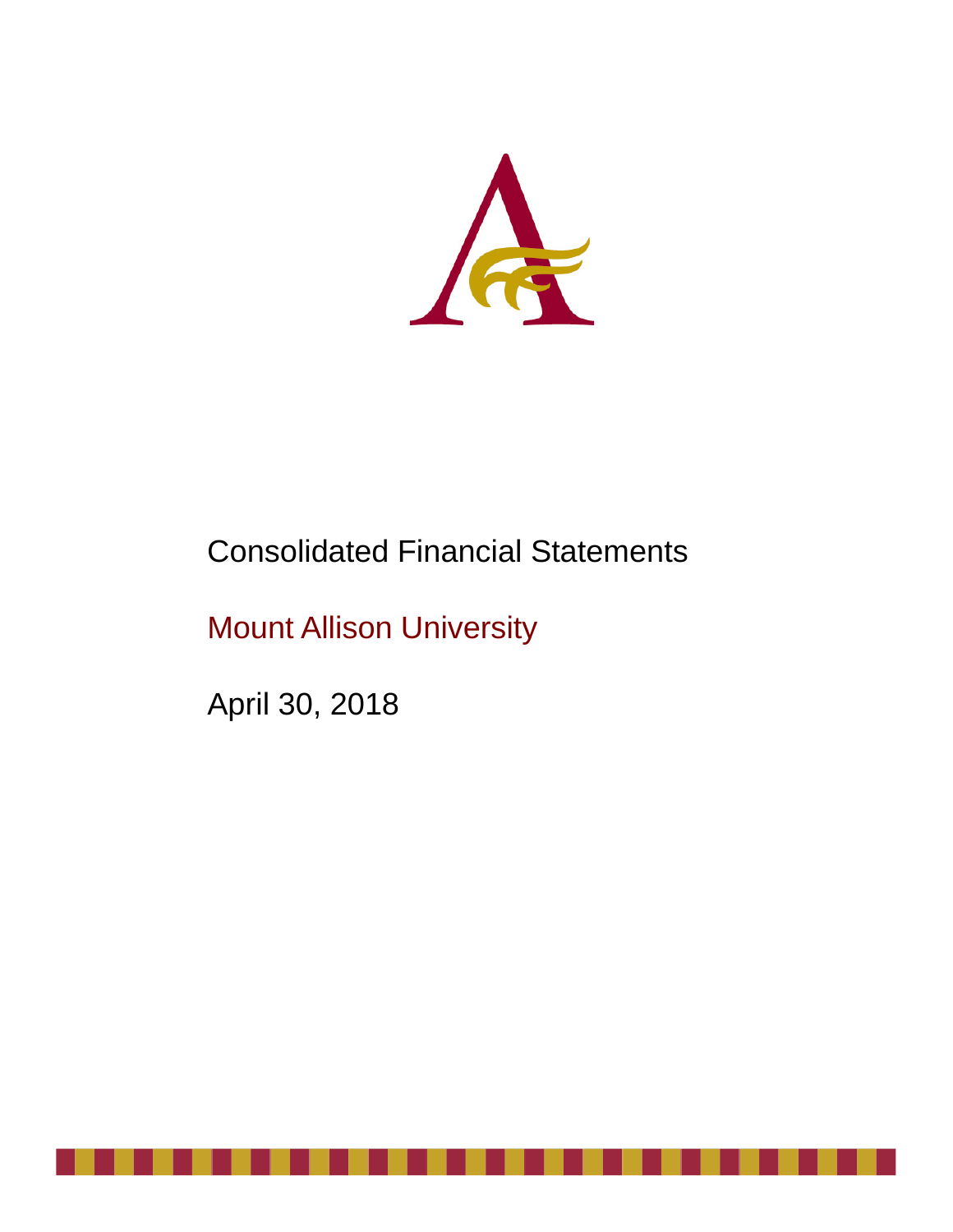# **Contents**

|                                                                                         | Page           |
|-----------------------------------------------------------------------------------------|----------------|
| Statement of management responsibility                                                  |                |
| Independent auditors' report                                                            | $2 - 3$        |
| Consolidated statement of financial position                                            | 4              |
| Consolidated statement of operations                                                    | 5              |
| Consolidated statement of changes in net assets                                         | 6              |
| Consolidated statement of cash flows                                                    | $\overline{7}$ |
| Notes to the consolidated financial statements                                          | $8 - 20$       |
| Schedule of operating funds, restricted funds and net assets invested in capital assets | 21             |
| Schedule of general, ancillary and special program operating funds                      | 22             |
| Schedule of research, special purpose and endowment expendable funds                    | 23             |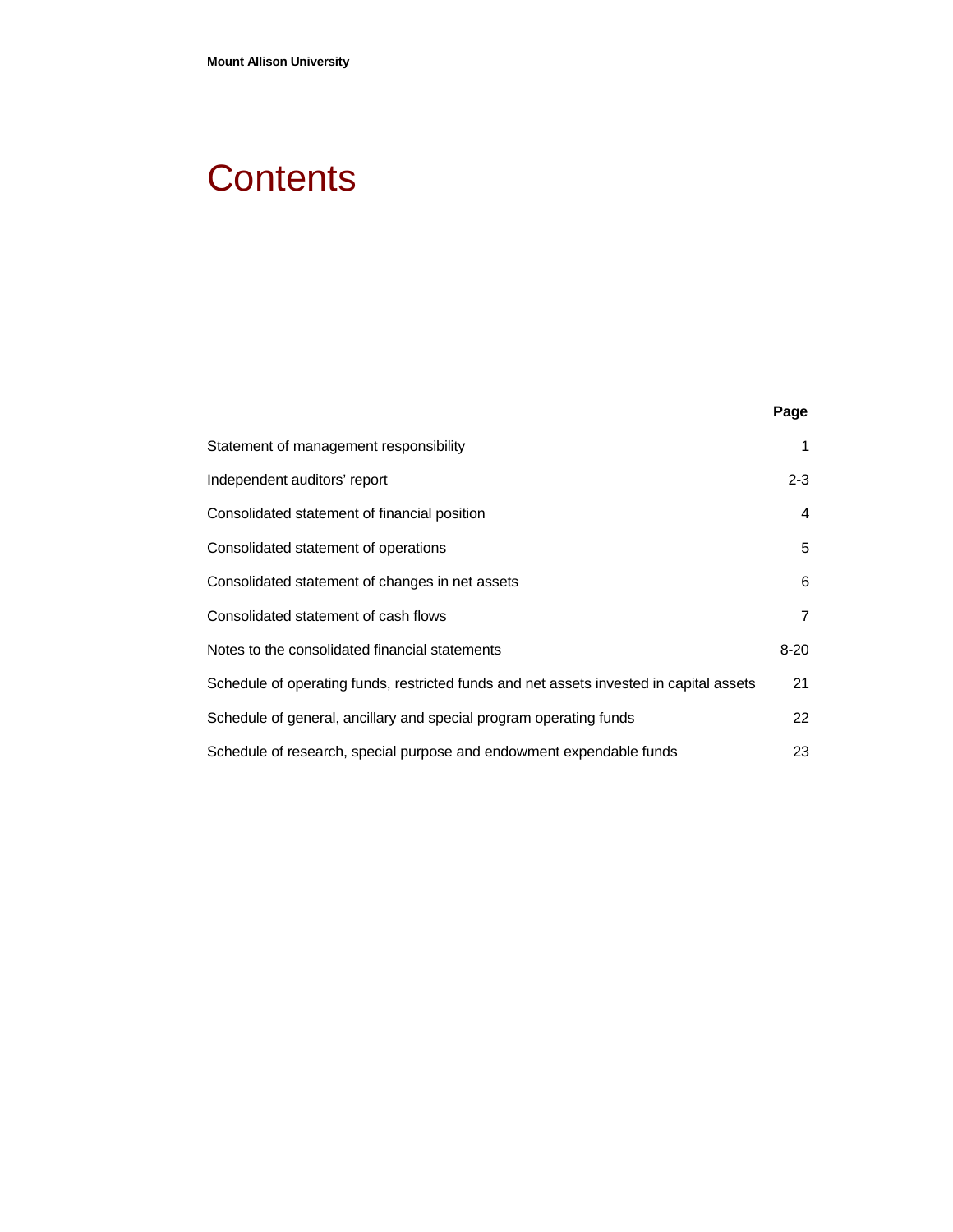

#### **STATEMENT OF MANAGEMENT RESPONSIBILITY**

The administration of the University is responsible for the preparation of the consolidated financial statements and the notes to the consolidated financial statements.

The administration has prepared the consolidated financial statements in accordance with Canadian accounting standards for not-for-profit organizations as issued by the Chartered Professional Accountants of Canada. In order to achieve the objective of fair presentation in all material respects, the use of reasonable estimates and judgements were employed. The administration believes that the consolidated financial statements present fairly the University's financial position as at April 30, 2018 and the results of its operations for the year then ended.

In fulfilling its responsibilities and recognizing the limits inherent in all systems, the administration has developed and maintains a system of internal control designed to provide reasonable assurance that University assets are safeguarded from loss and that the accounting records are a reliable basis for the preparation of consolidation financial statements.

The Board of Regents is responsible for ensuring that administration fulfills its responsibilities for financial reporting and is ultimately responsible for reviewing and approving the consolidated financial statements. The Board carries out its responsibility for review of the consolidated financial statements principally through the Audit Committee. All of the members of the Audit Committee are independent, i.e., not officers or employees of the University. The Audit Committee meets regularly with administration and with the external auditors to discuss the planning and results of audit examinations and financial reporting matters. The external auditors have full access to the Audit Committee with and without the presence of administration.

The consolidated financial statements for the year ended April 30, 2018 have been reported on by Grant Thornton, LLP, Chartered Professional Accountants, the independent auditors appointed by the Board of Regents. The independent auditors' report outlines the scope of their audit and their opinion on the consolidated financial statements.

Dr. Robert Campbell, CM Robert Inglis, CPA, CA June 30, 2018 October 19, 2018

President and Vice-Chancellor Vice-President, Finance and Administration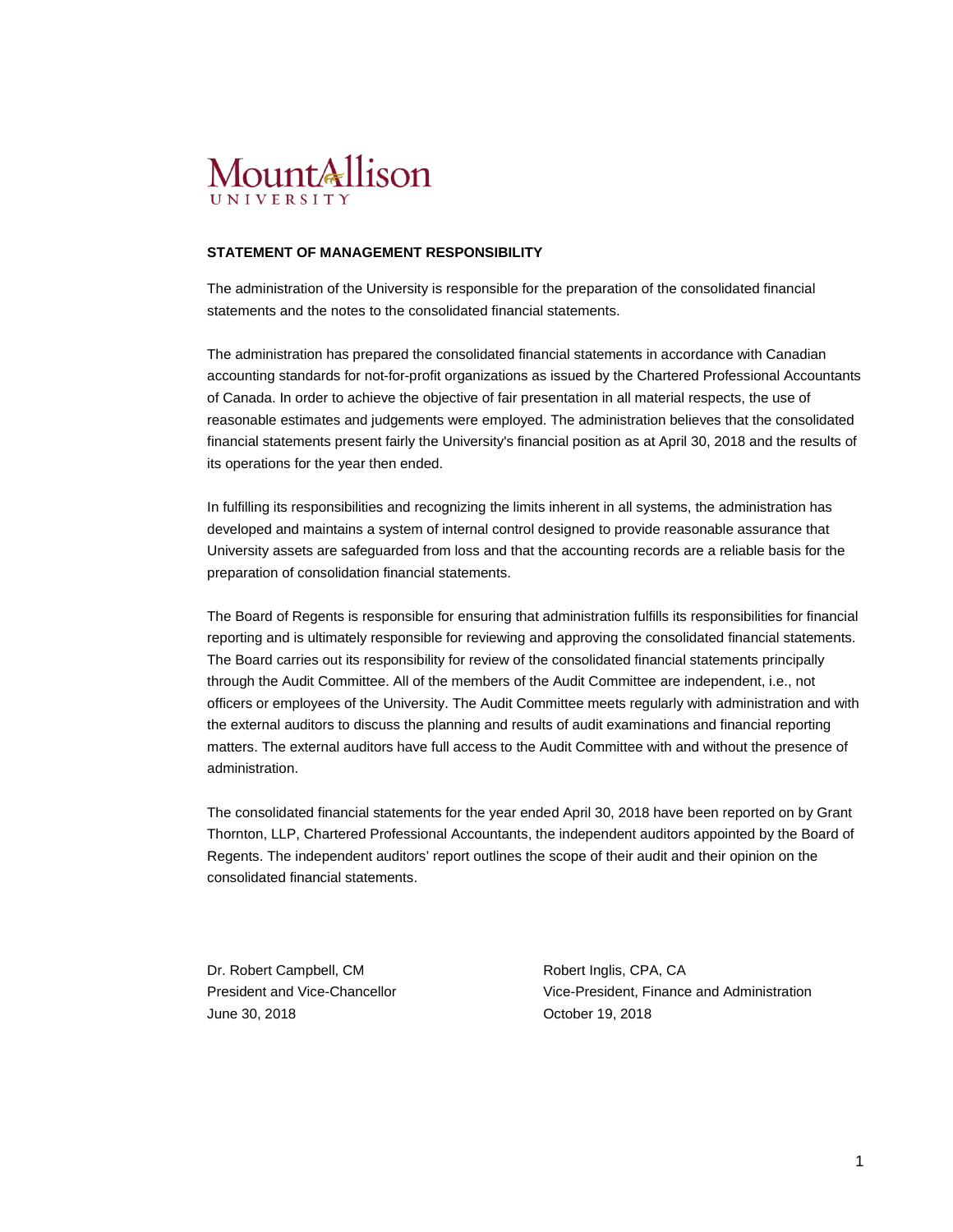

# Independent auditor's report

**Grant Thornton LLP** Nova Centre, North Tower Suite 1000, 1675 Grafton Street Halifax, NS B3J 0E9 T +1 902 421 1734 F +1 902 420 1068

To the Chair and members of the Board of Regents of **Mount Allison University**

We have audited the accompanying consolidated financial statements of Mount Allison University which comprise the consolidated statement of financial position as at April 30, 2018, the consolidated statements of operations, changes in net assets and cash flows for the year then ended, and a summary of significant accounting policies and other explanatory information.

#### Management's responsibility for the consolidated financial statements

Management is responsible for the preparation and fair presentation of these consolidated financial statements in accordance with Canadian accounting standards for not-for-profit organizations and for such internal control as management determines is necessary to enable the preparation of consolidated financial statements that are free from material misstatement, whether due to fraud or error.

#### Auditor's responsibility

Our responsibility is to express an opinion on these consolidated financial statements based on our audit. We conducted our audit in accordance with Canadian generally accepted auditing standards. Those standards require that we comply with ethical requirements and plan and perform the audits to obtain reasonable assurance about whether the consolidated financial statements are free from material misstatement.

An audit involves performing procedures to obtain audit evidence about the amounts and disclosures in the consolidated financial statements. The procedures selected depend on the auditor's judgment, including the assessment of the risks of material misstatement of the consolidated financial statements, whether due to fraud or error.

In making those risk assessments, the auditor considers internal control relevant to the University's preparation and fair presentation of the consolidated financial statements in order to design audit procedures that are appropriate in the circumstances, but not for the purpose of expressing an opinion on the effectiveness of the University's internal control. An audit also includes evaluating the appropriateness of accounting policies used and the reasonableness of accounting estimates made by management, as well as evaluating the overall presentation of the consolidated financial statements.

We believe that the audit evidence we have obtained is sufficient and appropriate to provide a basis for our audit opinion.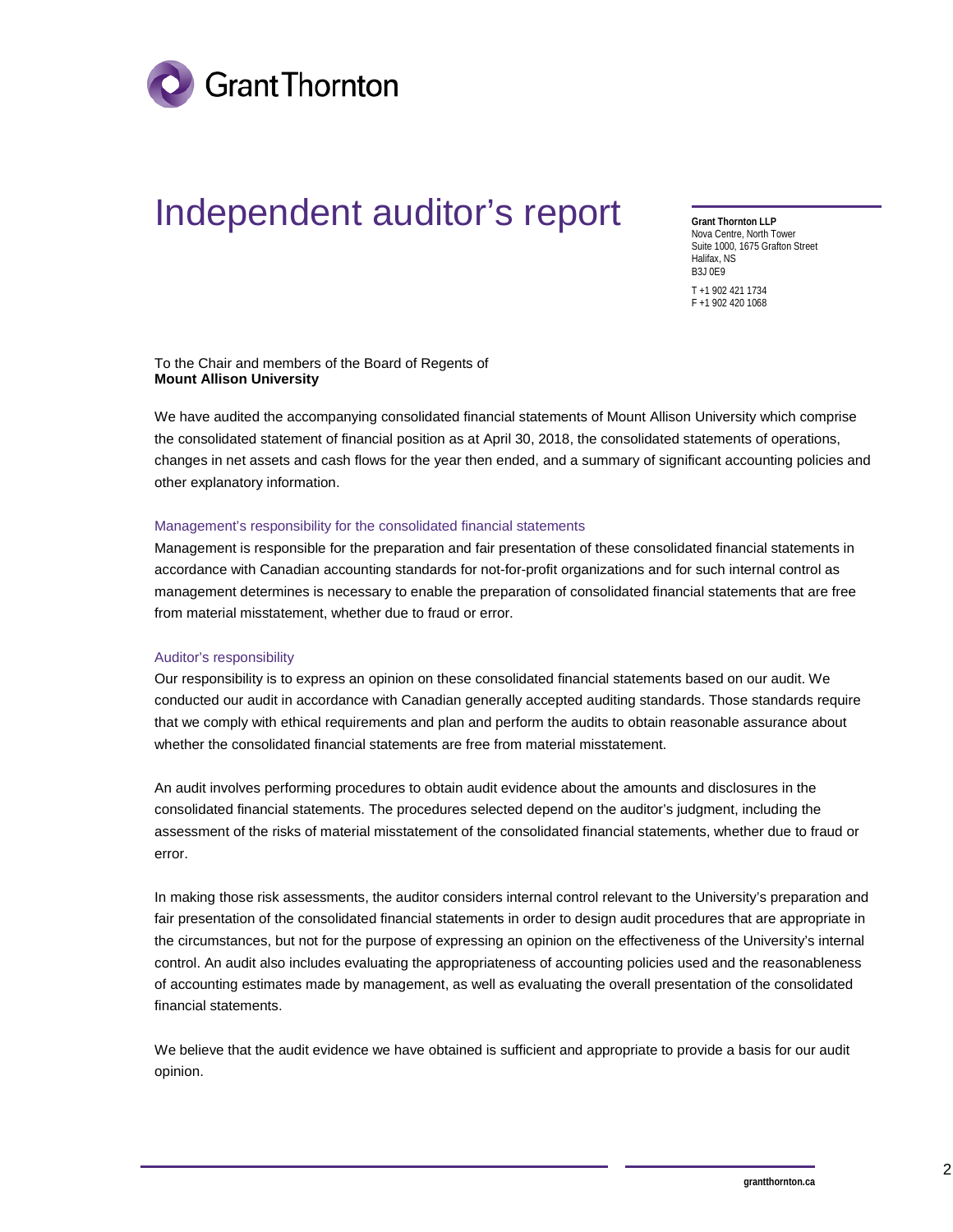#### Opinion

In our opinion, the consolidated financial statements present fairly, in all material respects, the financial position of Mount Allison University as at April 30, 2018, and the results of its operations and its cash flows for the year then ended in accordance with Canadian accounting standards for not-for-profit organizations.

#### Other matters

Our audit was conducted for the purpose of forming an opinion on the consolidated financial statements of Mount Allison University taken as a whole. The supplementary information included in the Schedules is presented for purposes of additional analysis and is not a required part of the consolidated financial statements. Such information has been subjected to the auditing procedures applied in the audit of the consolidated financial statements and, in our opinion, is fairly stated in all material respects in relation to the consolidated financial statements taken as a whole.

Grant Thouton LLP

Halifax, Canada Chartered Professional Accountants Licensed Public Accountants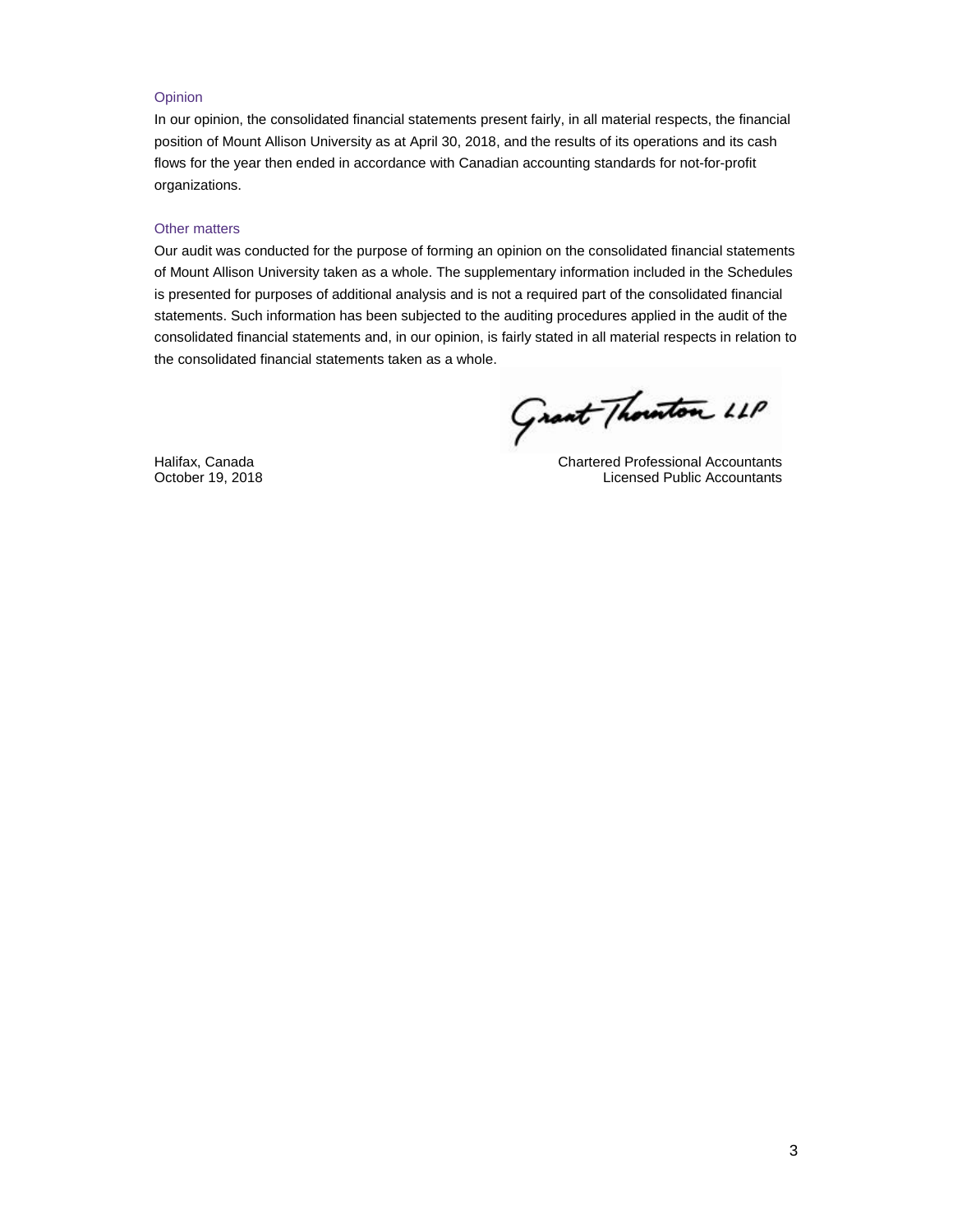| <b>Consolidated statement of financial position</b> |                   |                   |
|-----------------------------------------------------|-------------------|-------------------|
| As at April 30                                      | 2018              | 2017              |
| Assets                                              |                   |                   |
| Current                                             |                   |                   |
| Cash and cash equivalents (note 3)                  | \$<br>7,970,791   | \$<br>12,603,465  |
| Accounts receivable (note 4)                        | 3,991,785         | 3,791,545         |
| Prepaid expenses and inventory                      | 1,227,927         | 1,299,133         |
|                                                     | 13,190,503        | 17,694,143        |
| Long term                                           |                   |                   |
| Investments (note 5)                                | 187,926,135       | 182,209,470       |
| Capital assets (note 6)                             | 126,071,215       | 112,631,609       |
| Employee future benefit asset (note 9)              | 3,648,278         | 3,734,440         |
|                                                     | 317,645,628       | 298,575,519       |
|                                                     | 330,836,131<br>\$ | 316,269,662<br>\$ |
| <b>Liabilities</b>                                  |                   |                   |
| Current                                             |                   |                   |
| Accounts payable and accrued liabilities (note 8)   | \$<br>9,961,691   | \$<br>6,846,832   |
| Deferred income                                     | 1,294,799         | 1,073,886         |
|                                                     | 11,256,490        | 7,920,718         |
| Long term                                           |                   |                   |
| Employee future benefit obligation (note 9)         | 1,636,858         | 1,581,628         |
| Deferred contributions                              |                   |                   |
| Related to capital assets (note 10)                 | 67,848,019        | 62,949,065        |
| Related to restricted and endowed funds (note 11)   | 12,870,468        | 14,483,563        |
|                                                     | 80,718,487        | 77,432,628        |
|                                                     | 93,611,835        | 86,934,974        |
| Net assets (deficit)                                |                   |                   |
| Invested in capital assets                          | 50,381,083        | 47,681,462        |
| Restricted for endowment purposes (note 12)         | 177,690,367       | 172,030,391       |
| Restricted for employee future benefit obligation   | 3,404,514         | 3,496,200         |
| Internally restricted                               | 5,754,532         | 6,138,650         |
| Unrestricted                                        | (6, 200)          | (12,015)          |
|                                                     | 237,224,296       | 229,334,688       |
|                                                     | 330,836,131<br>\$ | \$<br>316,269,662 |

# Commitments (note 14)

Contingent liabilities (note 15)

**Mount Allison University**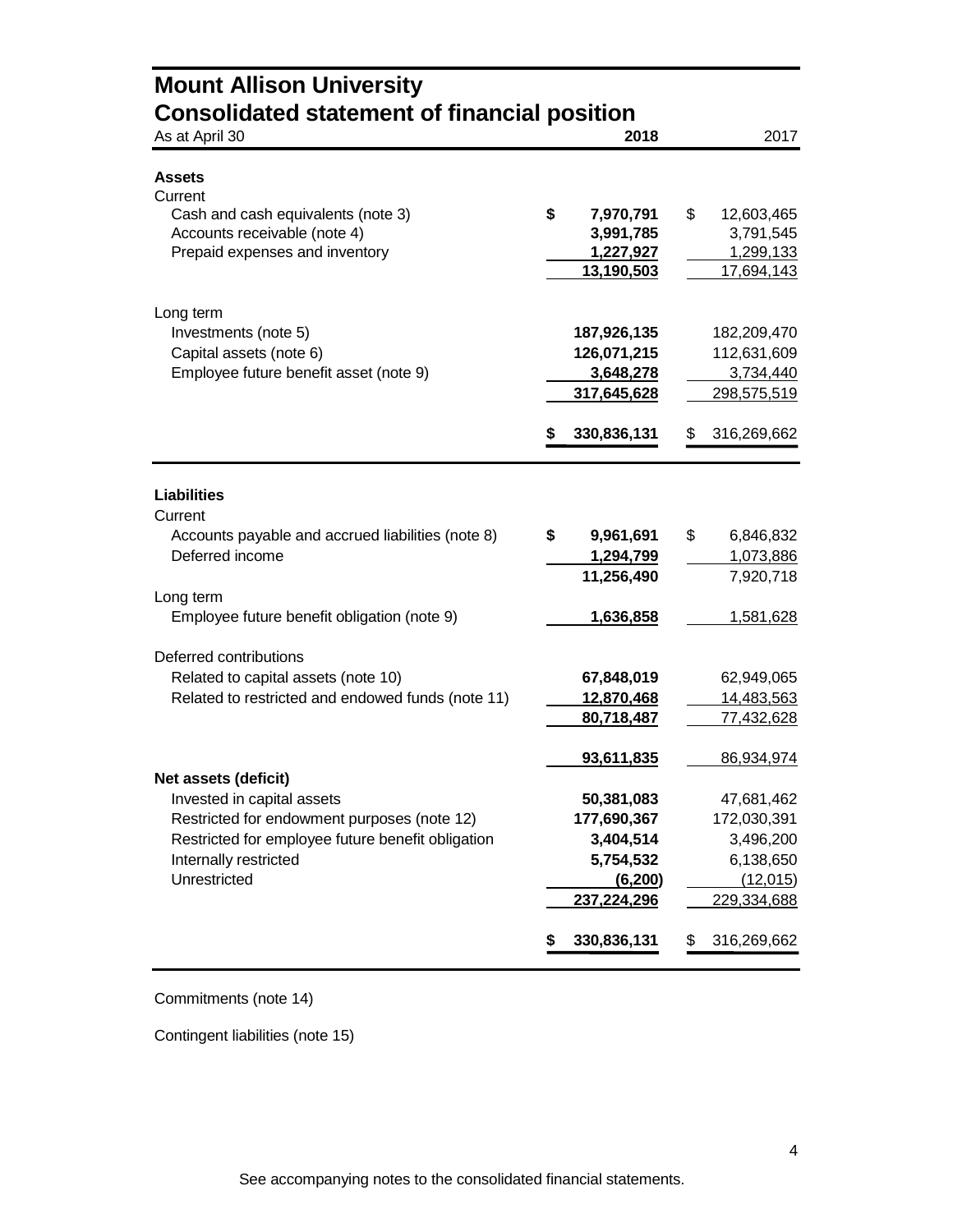# **Mount Allison University Consolidated statement of operations**

| Year ended April 30                                     | 2018             | 2017             |
|---------------------------------------------------------|------------------|------------------|
|                                                         |                  | Schedule 1       |
| <b>Revenues</b>                                         |                  |                  |
| Government grants - provincial                          | \$<br>22,558,243 | \$<br>22,017,368 |
| Government grants - federal                             | 3,339,042        | 3,083,583        |
| <b>Student fees</b>                                     | 29,720,953       | 30,572,417       |
| Bequests and donations                                  | 2,102,836        | 1,600,453        |
| Non-government grants                                   | 979,134          | 930,572          |
| Bookstore and conference income                         | 2,409,009        | 2,194,514        |
| Investment income                                       | 7,351,655        | 13,511,848       |
| <b>Trust income</b>                                     | 260,667          | 346,783          |
| Other income                                            | 1,641,226        | 1,730,262        |
| Amortization of deferred capital contributions          | 2,920,630        | 2,821,533        |
|                                                         | 73,283,395       | 78,809,333       |
| <b>Expenses</b>                                         |                  |                  |
| Academic departments                                    | 29,104,776       | 28,660,584       |
| Library                                                 | 2,943,622        | 2,530,235        |
| <b>Computing services</b>                               | 2,134,605        | 2,130,800        |
| Administrative and general services                     | 8,951,190        | 8,534,171        |
| Physical plant                                          | 9,362,133        | 9,212,792        |
| <b>Student services</b>                                 | 7,948,305        | 7,692,670        |
| Ancillary services                                      | 5,590,219        | 6,247,777        |
| Amortization of capital assets                          | 4,815,538        | 4,839,931        |
|                                                         | 70,850,388       | 69,848,960       |
| Revenues over expenses                                  | 2,433,007        | 8,960,373        |
| Invested in capital assets                              | 2,699,621        | 2,324,338        |
| (Decrease) increase in internally restricted endowments | (61, 710)        | 6,323,936        |
| Increase in net assets restricted for employee          |                  |                  |
| future benefit obligation                               | 173,399          | 379,400          |
| Decrease in internally restricted net assets            | (384, 118)       | (59, 307)        |
|                                                         | 2,427,192        | 8,968,367        |
| Change in unrestricted net assets                       | \$<br>5,815      | \$<br>(7,994)    |
|                                                         |                  |                  |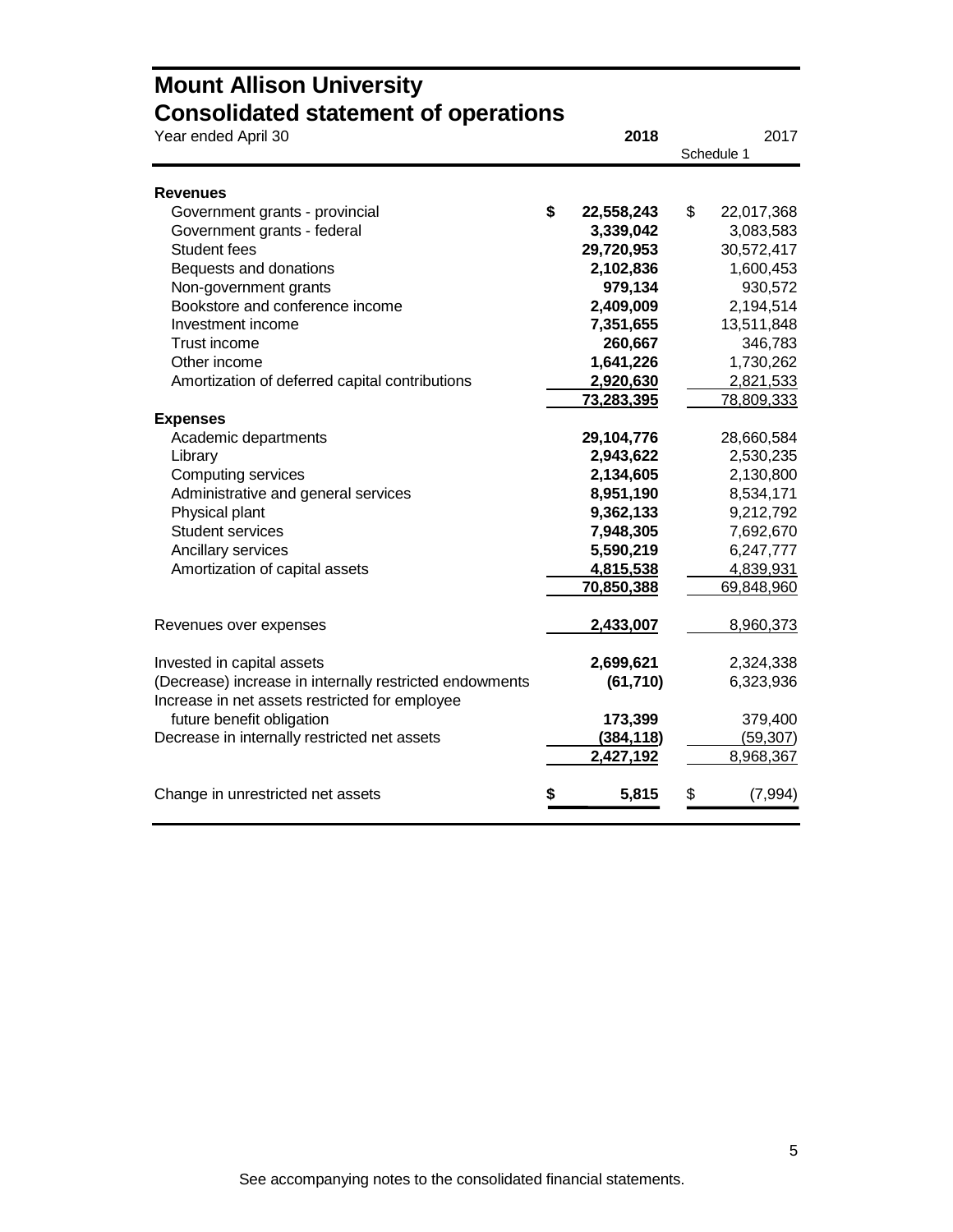# **Mount Allison University Consolidated statement of changes in net assets**

Year ended April 30

|                                                                                                                                                       | General.<br>Ancillary and<br><b>Special Program</b><br><b>Operating Funds</b><br>2018 | Research,<br><b>Special Purpose</b><br>and Endowment<br><b>Expendable Funds</b><br>2018 | <b>Net Assets</b><br>Invested in<br><b>Capital Assets</b><br>2018 | <b>Net Assets</b><br><b>Restricted for</b><br><b>Endowment</b><br><b>Purposes</b><br>2018 | <b>Total</b><br>2018              | Total<br>2017                      |
|-------------------------------------------------------------------------------------------------------------------------------------------------------|---------------------------------------------------------------------------------------|-----------------------------------------------------------------------------------------|-------------------------------------------------------------------|-------------------------------------------------------------------------------------------|-----------------------------------|------------------------------------|
| Net assets, beginning of year                                                                                                                         | 3,484,185                                                                             | 6,138,650                                                                               | 47,681,462                                                        | 172,030,391                                                                               | 229,334,688                       | \$204,508,452                      |
| Revenues over expenses (expenses over revenues)<br>Endowed donations<br>(Deficiency)/excess of investment earnings over endowment                     | 4,278,283                                                                             | 49,632                                                                                  | (1,894,908)                                                       | 6,743,082                                                                                 | 2,433,007<br>6,743,082            | 8,960,373<br>1,262,416             |
| spending on externally restricted endowments<br>Employee future benefit remeasurements and other items                                                | (265, 085)                                                                            |                                                                                         |                                                                   | (1,021,396)                                                                               | (1,021,396)<br>(265, 085)         | 12,019,364<br>2,584,083            |
|                                                                                                                                                       | 4,013,198                                                                             | 49,632                                                                                  | (1,894,908)                                                       | 5,721,686                                                                                 | 7,889,608                         | 24,826,236                         |
| Transfers (to) from other funds arising from policy or<br>approved as part of the budget<br>(Deficiency)/excess of investment earnings over endowment | 3,397,021                                                                             | (3,397,021)                                                                             |                                                                   |                                                                                           |                                   |                                    |
| spending on internally restricted endowments<br>Contract research overhead support and research grants                                                | (1,919,763)<br>(338, 415)                                                             | 2,596,254<br>338,415                                                                    |                                                                   | (676, 491)                                                                                |                                   |                                    |
| Donations and fundraising                                                                                                                             | (803, 389)                                                                            | 214,061                                                                                 |                                                                   | 589,328                                                                                   |                                   |                                    |
| Capital construction projects<br>Other                                                                                                                | (4, 442, 594)<br>8,071                                                                | (151, 935)<br>(33, 524)                                                                 | 4,594,529                                                         | 25,453                                                                                    |                                   |                                    |
| Transfers (to) from other funds                                                                                                                       | (4,099,069)                                                                           | (433,750)                                                                               | 4,594,529                                                         | (61, 710)                                                                                 |                                   |                                    |
| Change in net assets                                                                                                                                  | (85, 871)                                                                             | (384, 118)                                                                              | 2,699,621                                                         | 5,659,976                                                                                 | 7,889,608                         | 24,826,236                         |
| Net assets, end of year                                                                                                                               | 3,398,314                                                                             | 5,754,532<br>S                                                                          | 50,381,083                                                        | 177,690,367                                                                               | 237,224,296<br>S.                 | \$229,334,688                      |
| Components of net assets (deficit)<br>Invested in capital assets<br>Restricted for endowment purposes                                                 | \$                                                                                    | \$                                                                                      | 50,381,083<br>\$                                                  | \$<br>177,690,367                                                                         | 50,381,083<br>\$<br>177,690,367   | 47,681,462<br>\$<br>172,030,391    |
| Restricted for employee future benefit obligation<br>Internally restricted<br>Unrestricted                                                            | 3,404,514<br>(6, 200)                                                                 | 5,754,532                                                                               |                                                                   |                                                                                           | 3,404,514<br>5,754,532<br>(6,200) | 3,496,200<br>6,138,650<br>(12,015) |
|                                                                                                                                                       | 3,398,314                                                                             | 5,754,532                                                                               | 50,381,083                                                        | 177,690,367                                                                               | \$ 237,224,296                    | \$229,334,688                      |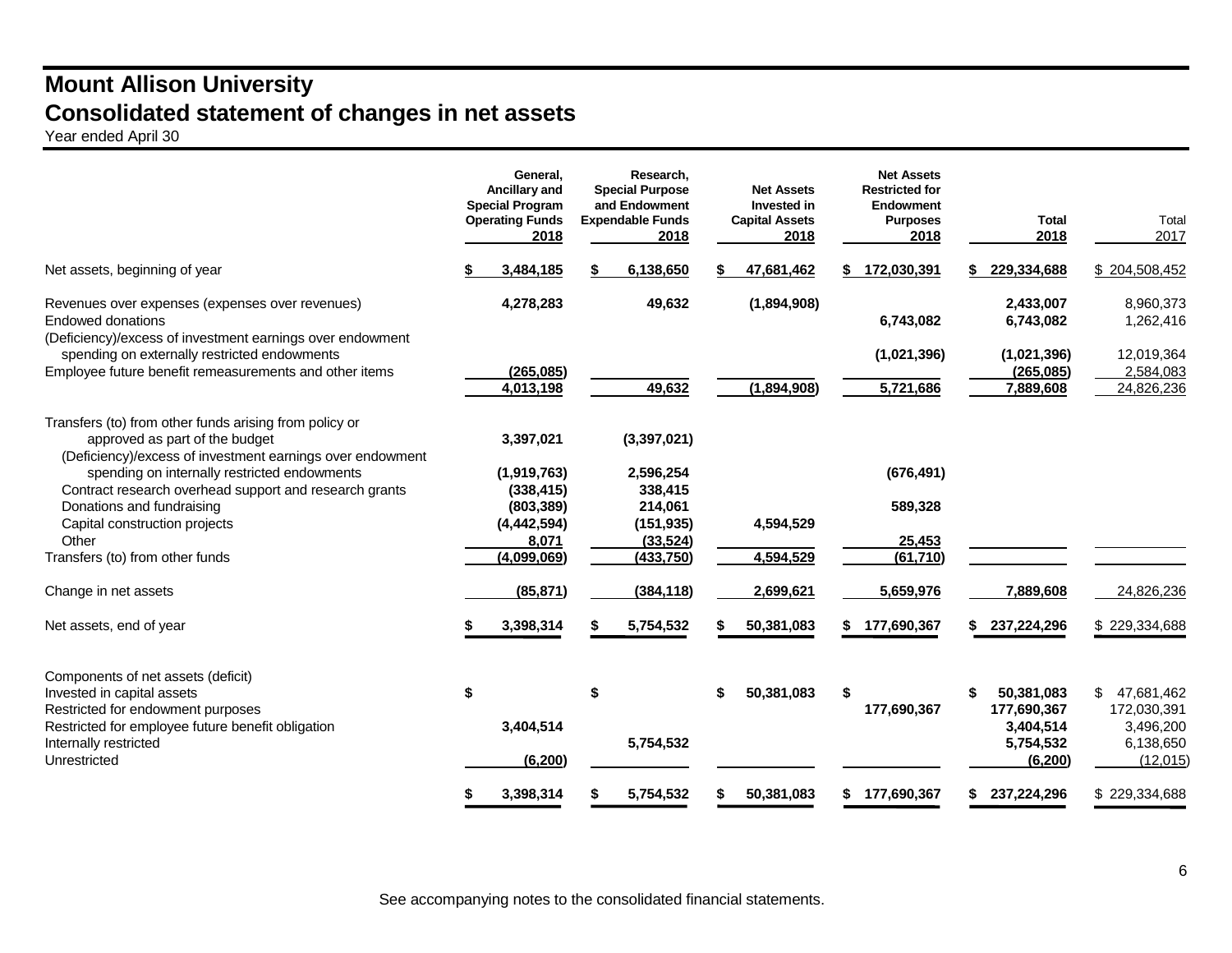| <b>Mount Allison University</b>                                                                                                 |                 |                  |
|---------------------------------------------------------------------------------------------------------------------------------|-----------------|------------------|
| <b>Consolidated statement of cash flows</b><br>Year ended April 30                                                              | 2018            | 2017             |
| <b>Operating</b>                                                                                                                |                 |                  |
| Revenues over expenses                                                                                                          | \$<br>2,433,007 | \$<br>8,960,373  |
| Amortization of deferred contributions                                                                                          | (2,920,630)     | (2,821,533)      |
| Unrealized gain on investments                                                                                                  | (1, 292, 777)   | (11, 535, 759)   |
| Amortization of capital assets                                                                                                  | 4,815,538       | 4,839,931        |
| Change in employee future benefit obligation                                                                                    | (123, 693)      | (360, 343)       |
| Change in non-cash operating working capital                                                                                    | 3,206,738       | (1,892,760)      |
|                                                                                                                                 | 6,118,183       | (2,810,091)      |
| Contributions related to research and operations                                                                                |                 |                  |
| Deferred (earned) during the year                                                                                               | 333,281         | (110, 837)       |
| Net cash provided by (used in) operating activities                                                                             | 6,451,464       | (2,920,928)      |
| <b>Financing</b><br>Contributions related to special purpose fund and<br>endowment expendable funds deferred<br>during the year | (1,946,376)     | 2,145,678        |
| Contributions related to capital assets deferred                                                                                |                 |                  |
| during the year                                                                                                                 | 7,819,584       | 3,875,209        |
| Endowed restricted donations                                                                                                    | 6,743,082       | 1,262,416        |
| Net cash provided by financing activities                                                                                       | 12,616,290      | 7,283,303        |
| Investing                                                                                                                       |                 |                  |
| Purchase of capital assets<br>(Deficiency)/excess of investment earnings over endowment                                         | (18, 255, 144)  | (8,068,328)      |
| spending on externally restricted endowments                                                                                    | (1,021,396)     | 12,019,364       |
| Net purchase of investments                                                                                                     | (4, 423, 888)   | (8,363,523)      |
| Net cash used in investing activities                                                                                           | (23,700,428)    | (4, 412, 487)    |
| Net decrease in cash                                                                                                            | (4,632,674)     | (50, 112)        |
| Cash and cash equivalents, beginning of year                                                                                    | 12,603,465      | 12,653,577       |
| Cash and cash equivalents, end of year                                                                                          | 7,970,791       | \$<br>12,603,465 |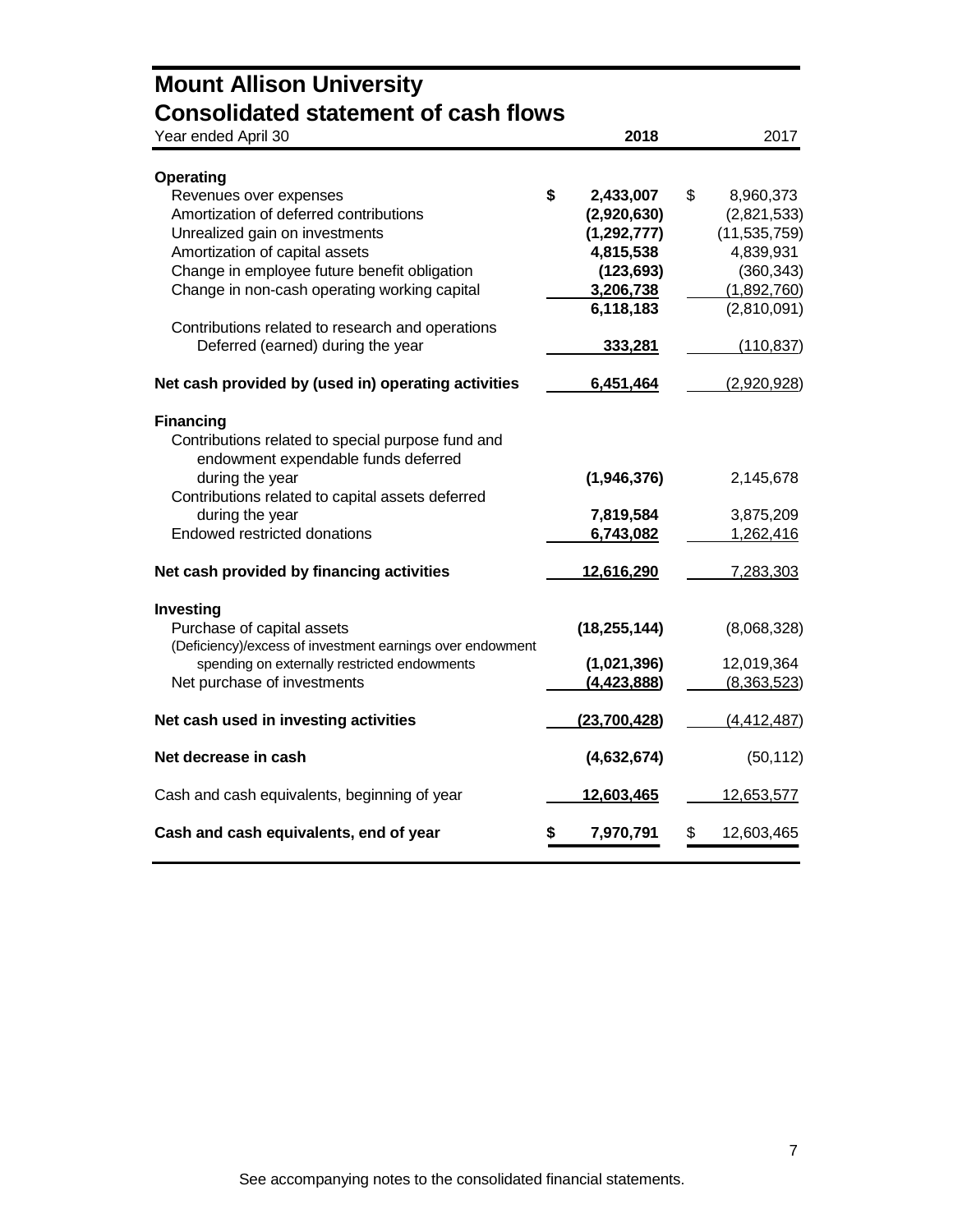April 30, 2018

# **1. Purpose of the organization**

Mount Allison University (the "University") operates under the authority of the *Mount Allison University Act*, 1993, a special act of the Legislative Assembly of the Province of New Brunswick. The University is dedicated to providing a rigorous liberal education of high quality primarily to undergraduate students in a co-educational, intimate, residential environment. The University is a charitable organization and, under the provisions of section 149 of the Income Tax Act, is exempt from paying income taxes.

# **2. Significant accounting policies**

# **Basis of accounting**

These consolidated financial statements have been prepared by management in accordance with Canadian accounting standards for not-for-profit organizations in Part III of the Chartered Professional Accountants Canada Handbook.

### **Use of estimates and judgments**

The preparation of consolidated financial statements requires management to make estimates and assumptions that affect the reported amounts of assets and liabilities as of the date of the consolidated financial statements and the reported amounts of revenues and expenses during the period. Actual amounts could differ from those estimates. The areas that are most subject to estimation and judgment include the amortization periods for capital assets, the accounts receivable allowance for doubtful accounts, and actuarial assumptions used to estimate employee future benefit obligation and the fair value measurement of investments.

#### **Fund accounting**

University accounts are maintained in accordance with the principles of fund accounting. This method ensures observance of restrictions, if any, on the use of University resources by maintaining separate accounts for each fund. Contributions that have limitations placed on their use by parties external to the University are classified as restricted funds.

The following provides a brief description of each fund group:

The General Operating Fund includes academic, administrative, and other operating activities within the primary teaching and research functions of the University which are funded by student fees, government grants and other revenue.

The Ancillary Operating Fund accounts for the provision of services of a revenue producing nature which are outside the primary University function of teaching and research. These include bookstore, residence, dining, University merchandise sales, and conference services. Expenses reported in ancillary operations include direct costs as well as an apportionment of administrative and overhead costs of the University.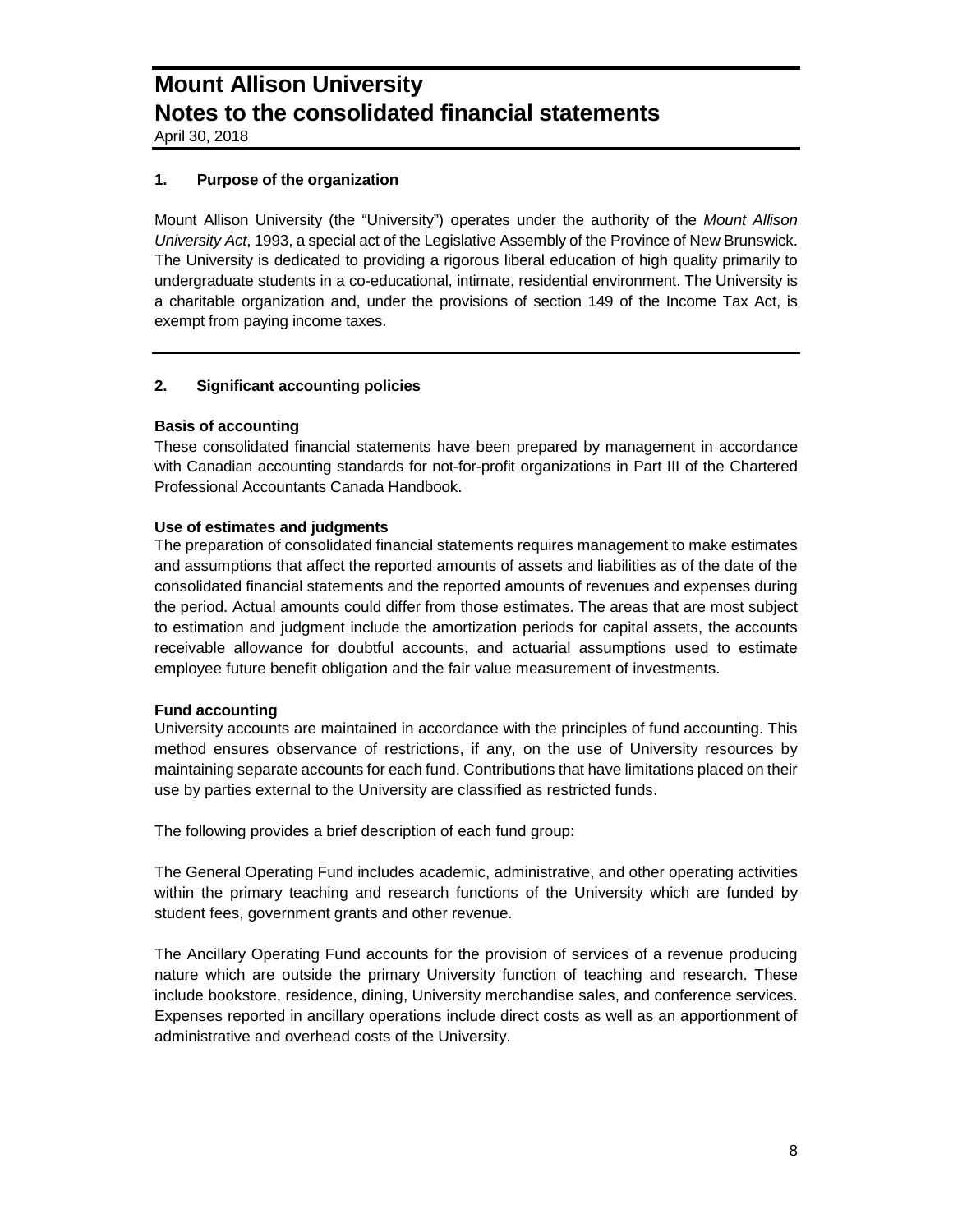April 30, 2018

# **2. Significant accounting policies (continued)**

# **Fund accounting (continued)**

The Special Program Operating Fund includes the Meighen Centre, the Purdy Crawford Teaching Centre and the University Advancement department. Unrestricted donations and the income on internally restricted and unrestricted endowments are also recorded here as revenue and then appropriated for special purposes.

The Endowment Principal Fund reflects the total resources which have been endowed, either by terms imposed by the benefactor or by the University.

The Endowment Expendable Fund accounts for investment income earned on the endowment principal that has been spent on restricted purposes. It also accounts for income on internally restricted and unrestricted endowments which is reported in the Special Program Operating Fund and then transferred to the Endowment Expendable Fund. The unexpended portion of the prior year's spending allocation from externally restricted funds is recorded as either a deferred contribution and available for spending in future years or is added to the endowment principal. The Endowment Expendable Fund balance is comprised of the unexpended portion of internally restricted funds.

The Research Fund accounts for the expenditure of externally restricted contributions which have been received by the University from organizations or granting agencies and spent on research projects. It also accounts for funds appropriated from operating funds for research purposes. Unspent externally restricted contributions are recorded as deferred contributions on the consolidated statement of financial position. The Research Fund balance represents unspent internally restricted funds.

The Special Purpose Fund accounts for the expenditure of externally restricted contributions not related to research or endowment purposes. It also accounts for internally restricted funds appropriated from operating funds for special purposes. Unspent externally restricted funds are recorded as deferred contributions. The Special Purpose Fund balance represents unspent internally restricted funds.

The Capital Asset Fund accounts for the amortization of capital assets and the amortization of any externally restricted contributions received to fund those assets. The fund balance consists of unamortized capital assets which were financed with operating or ancillary operating funds.

#### **Revenue recognition**

The University follows the deferral method of accounting for contributions, which include donations and government grants.

Unrestricted contributions are recognized as revenue of the Operating Fund when received or receivable if the receivable amount can be reasonably estimated and collection is reasonably assured.

Externally restricted endowment contributions and the portion of income earned on externally restricted endowments are recognized as direct increases in net assets in the Endowment Principal Fund.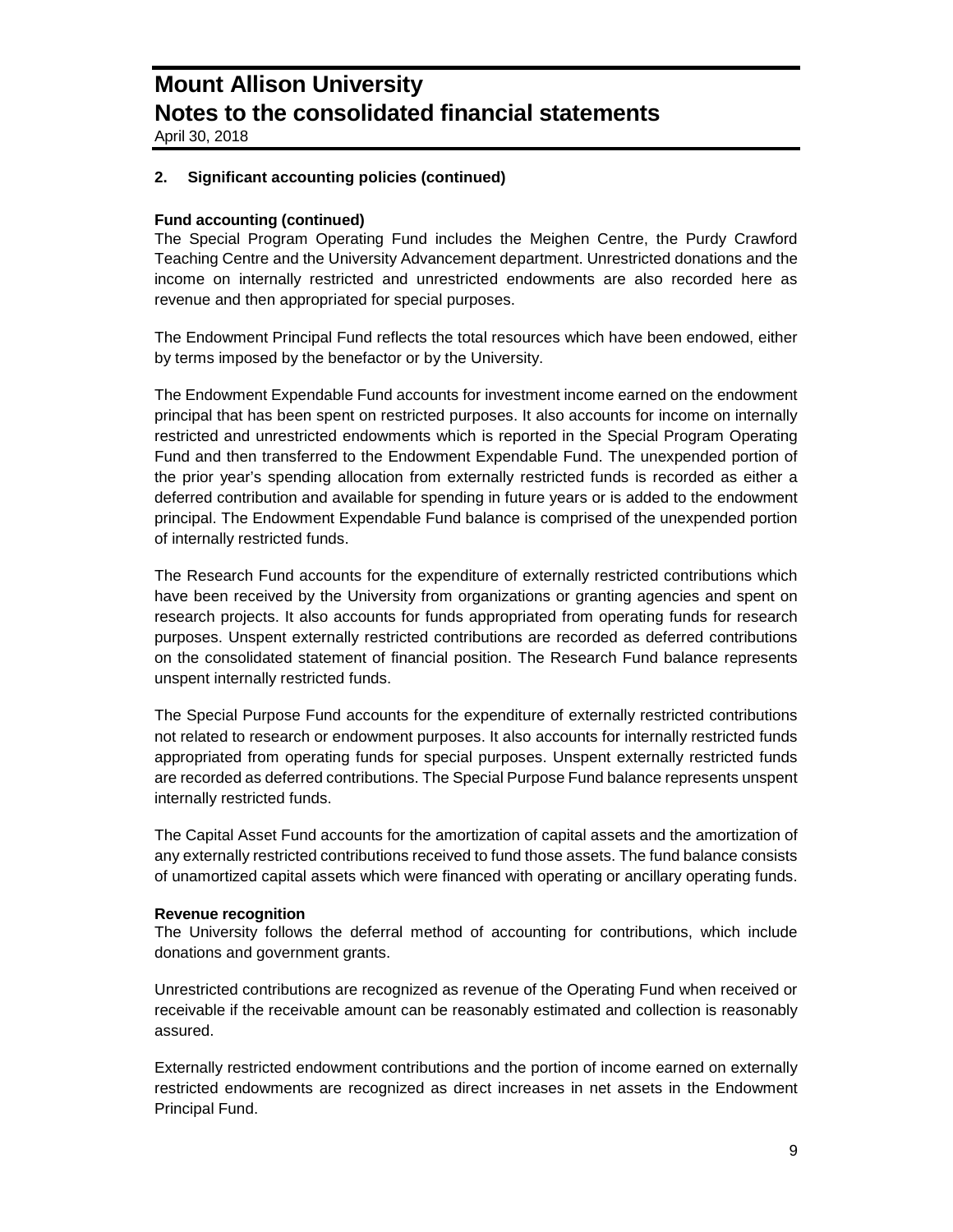April 30, 2018

### **2. Significant accounting policies (continued)**

#### **Revenue recognition (continued)**

Contributions which are externally restricted but are not endowed are recognized as revenue of the appropriate restricted fund as it is earned. Unspent balances are recorded as deferred contributions on the consolidated statement of financial position and recognized as revenue in the year in which the related expenses are recognized.

Contributions of materials and services are not recorded.

Contributions of cash or cash equivalents restricted for capital assets are deferred and amortized on the same basis as the related capital asset costs.

Student fees are recognized as revenue as courses are held. Sales and service revenue are recognized at point of sale or when the service has been provided. Amounts received in advance are recorded as deferred income.

Pledges are recorded as revenue in the period in which they are received.

#### **Inventory**

Inventories are valued at the lower of cost and net realizable value.

#### **Capital assets**

Land is stated at the nominal value of one dollar.

Collections are defined as works of art and historical treasures which are held for public exhibition, education, or research. The University maintains five major library collections as well as the Owens Art Gallery Permanent Collection. These collections are stated at the nominal value of one dollar. Further detail on these collections is provided in note 7.

Buildings, land improvements, and equipment are stated at their appraised values as at April 30, 1992, with all subsequent additions and betterments recorded at cost.

Amortization is provided on a straight-line basis. Useful lives are estimated at 5 years for equipment, 40 years for buildings, and 20-40 years for land improvements. Amortization of the capitalized costs of constructed assets begins when the asset is available for use.

Library books, which are held for circulation, are not capitalized but are recorded as an expense in the year in which they are purchased.

Management reviews estimates of the useful lives of capital assets and adjusts the estimates as required. Management regularly reviews assets for indicators of impairment and records any impairment charges when the carrying amount exceeds the recoverable amount.

# **Appropriations from ancillary fund operation to capital projects**

Any excess of revenues over expenditures in the residence and conference operations is appropriated for capital projects related to the residence operation.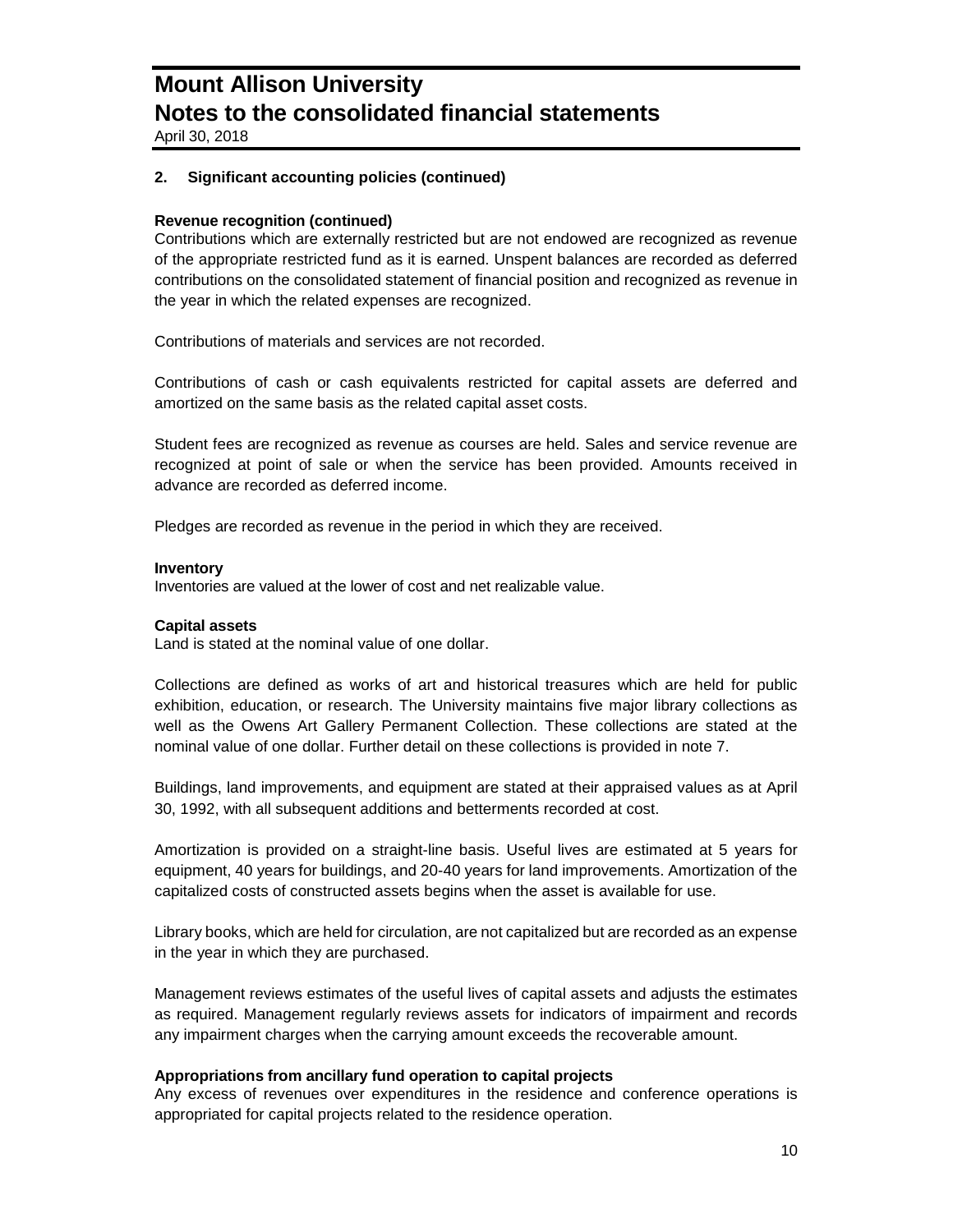April 30, 2018

# **2. Significant accounting policies (continued)**

### **Endowment income and spending allocation**

University policy limits the spending allocation and fees on endowments to the lower of 5.0% of the market value at the end of the previous fiscal year and the average market value of the sixteen quarters in the previous four fiscal years. At the end of each year, the portion allocated for spending is recorded as deferred contributions and recognized as revenue in the Endowment Expendable Fund as it is spent. The remaining investment income is recognized as a direct increase in net assets in the Endowment Principal Fund. In years when the investment income is less than the spending allocation and fees, or when there is a realized loss, the difference is recorded as a decrease in net assets in the Endowment Principal Fund.

Income (loss) earned on internally restricted or unrestricted endowments is reported as revenue (loss) in the Special Program Operating Fund and transferred to the Endowment Expendable Fund or the Endowment Principal Fund.

### **Financial instruments**

The University considers any contract creating a financial asset, liability or equity instrument a financial instrument, except in limited circumstances. The University's financial instruments consist of the following:

- Cash and cash equivalents
- Accounts receivable
- Investments
- Employee future benefit asset
- Accounts payable and accrued liabilities
- Employee future benefit obligation

The University initially measures its financial assets and liabilities at fair value, except for certain non-arm's length transactions.

The University subsequently measures all of its financial assets and financial liabilities at amortized cost except investments in equity instruments which are described below.

The University removes financial liabilities, or any portion thereof, when the obligation is discharged, cancelled or expires. Financial assets measured at cost are tested for impairment when there are indicators of impairment. Previously recognized impairment losses are reversed to the extent of the improvement providing the asset is not carried at an amount, at the date of reversal, greater than the amount that would have been the carrying amount had no impairment loss been recognized previously. The amounts of any write-downs or reversals are recognized in the consolidated statement of operations.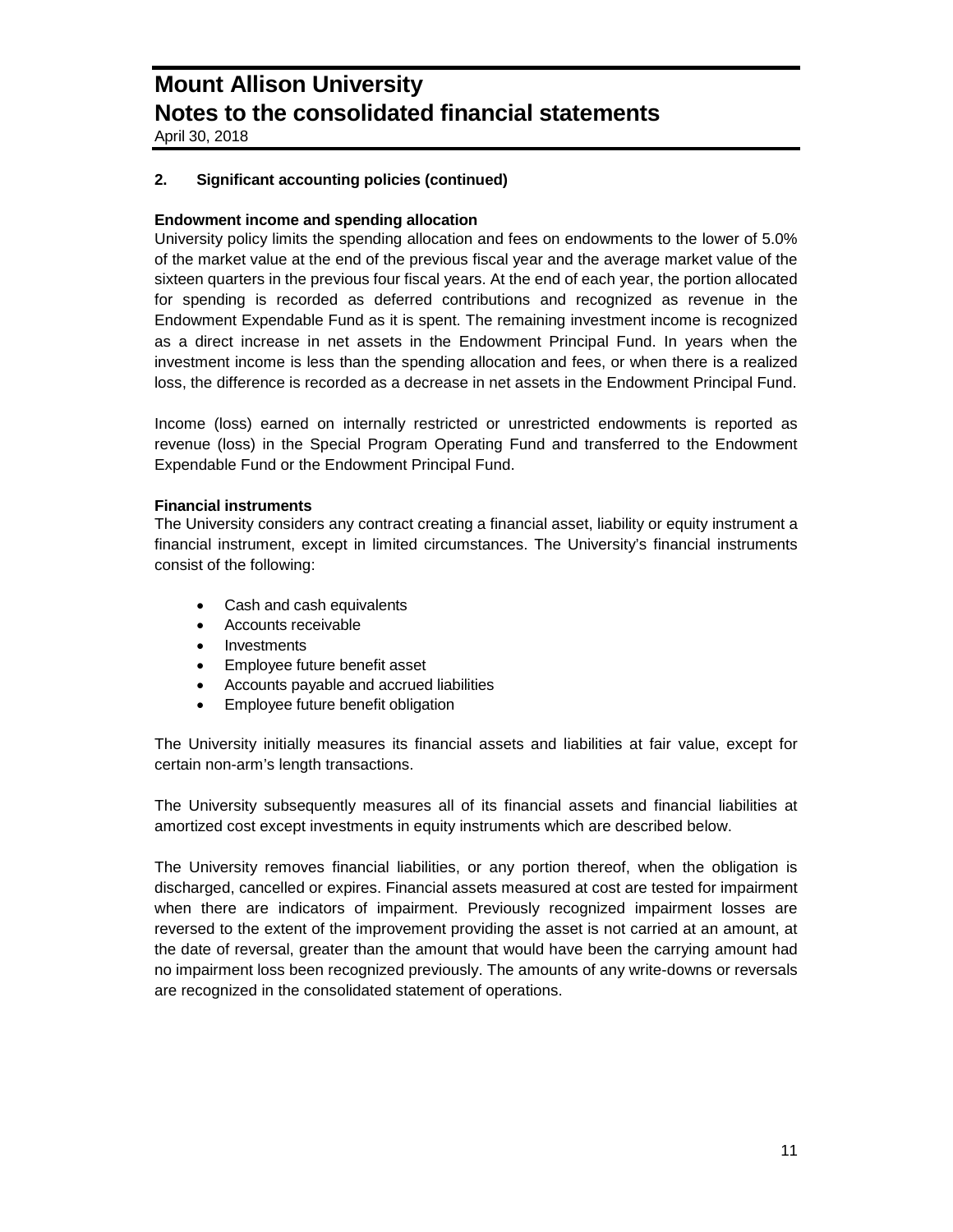April 30, 2018

# **2. Significant accounting policies (continued)**

### **Financial instruments (continued)**

The carrying values of cash and cash equivalents, accounts receivable and accounts payable approximate their fair market values due to the relatively short periods to maturity of the instruments.

Investments are accounted for at fair value except for certain non-endowed long term bonds and guaranteed investment certificates which are held to maturity and recorded on a cost basis with any premium or discount amortized on the effective interest basis.

Fair value is defined as estimates of the consideration that would be agreed upon between knowledgeable, willing parties who are under no obligation to act. Publicly traded securities are valued at quoted market values in an actively traded market. Private infrastructure investments, which comprise of shares or units in an externally managed pooled investment vehicle (such as a limited partnership) with underlying investments in private infrastructure assets are valued based on the latest valuation provided by the external investment manager of the fund, adjusted for subsequent cash receipts and distributions from the fund, and cash disbursements to the fund through April 30. The University believes that the carrying amount of these financial instruments is a reasonable estimate of fair value. Because private infrastructure investments are not readily traded, their estimated values are subject to uncertainty and therefore may differ from the value that would have been used had a ready market for such investments existed.

Transactions are recorded on a trade date basis and transaction costs are expensed as incurred.

Investment income, which consists of interest, dividends, income distributions from pooled funds, and realized and unrealized gains and losses, is recorded as investment income or endowment contributions in the consolidated statements of operations and changes in net assets.

#### **Foreign currency**

Long term investments denominated in foreign currency are translated at exchange rates as of the date of the consolidated statement of financial position. Transactions denominated in foreign currencies are translated at the exchange rate in effect on the transaction date. Exchange gains and losses are accounted for in investment gains and losses.

#### **Employee benefit plans**

The Plans' benefit obligation and service cost are determined based on the Plans' going concern obligation and current service cost as determined based on the last funding valuations and extrapolated to the fiscal year end date.

A valuation allowance will be charged against the defined benefit asset for any excess of the defined benefit asset over the expected future benefit the University expects to realize from a plan surplus. The University determines the expected future benefit as the present value of expected future employer current service costs for the current number of active employees.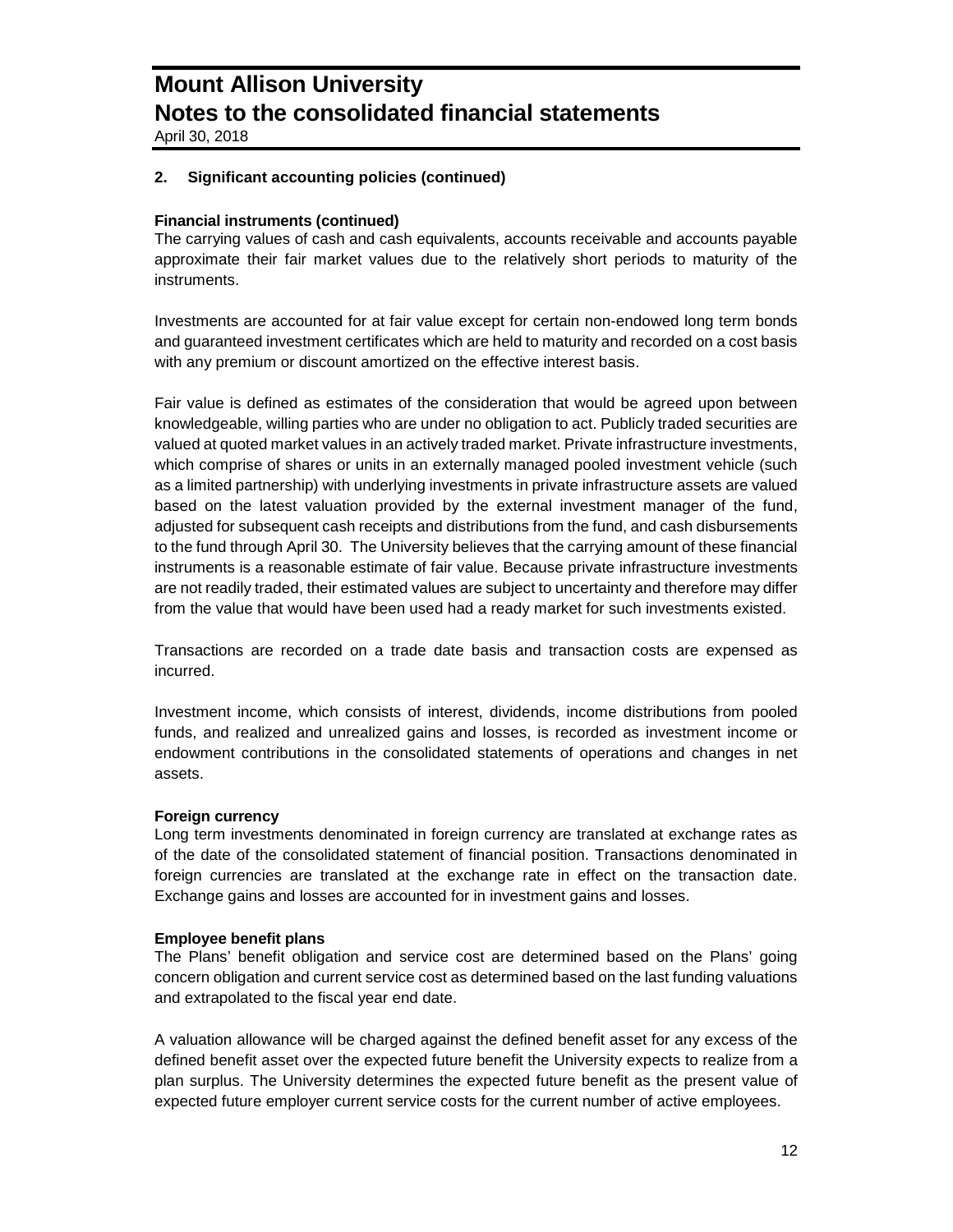April 30, 2018

# **2. Significant accounting policies (continued)**

### **Employee benefit plans (continued)**

Remeasurements and other items are recognized directly in net assets in the consolidated statement of changes in net assets.

The University records pension expenses in its consolidated financial statements, but it does not budget for those expenses. Rather, it budgets for pension contributions as determined by the University's actuaries in accordance with the New Brunswick Pension Benefits Act and the University's funding policy. Since pension contributions and pension cost or expenses are not the same in the case of the University's defined benefit pension plan, the difference is recorded as an internally restricted net asset (deficit).

### **Controlled entities**

The University controls the activities of Conferences Mount Allison Inc., Mount Allison University Foundation, and The Friends of Mount Allison University, Inc. through representation on their respective boards. The University owns 100% of the shares of Conferences Mount Allison Inc., a corporation established to attract additional conference contract revenue. Mount Allison University Foundation is a crown foundation established to assist with fundraising. The Friends of Mount Allison University, Inc. is a United States incorporated, income tax exempt organization used to facilitate fundraising from United States residents. The results of operations and net assets of these entities have been consolidated in these financial statements.

| 3.   | Cash and cash equivalents | 2018      | 2017                                 |
|------|---------------------------|-----------|--------------------------------------|
| Cash | Short term investments    | 1,794,081 | 6,176,710 \$ 11,002,612<br>1,600,853 |
|      |                           | 7,970,791 | \$12,603,465                         |

The University has a \$3 million line of credit with interest at prime. As at April 30, 2018, the balance outstanding was \$nil (2017 – \$nil).

| <b>Accounts receivable</b><br>4.                                                              | 2018                                             |   | 2017                                          |
|-----------------------------------------------------------------------------------------------|--------------------------------------------------|---|-----------------------------------------------|
| Student fees<br>Federal and provincial government<br>Other<br>Allowance for doubtful accounts | 395,088<br>S<br>2,890,665<br>793,032<br>(87,000) | S | 307,234<br>2,317,338<br>1,253,973<br>(87,000) |
|                                                                                               | 3,991,785                                        |   | 3,791,545                                     |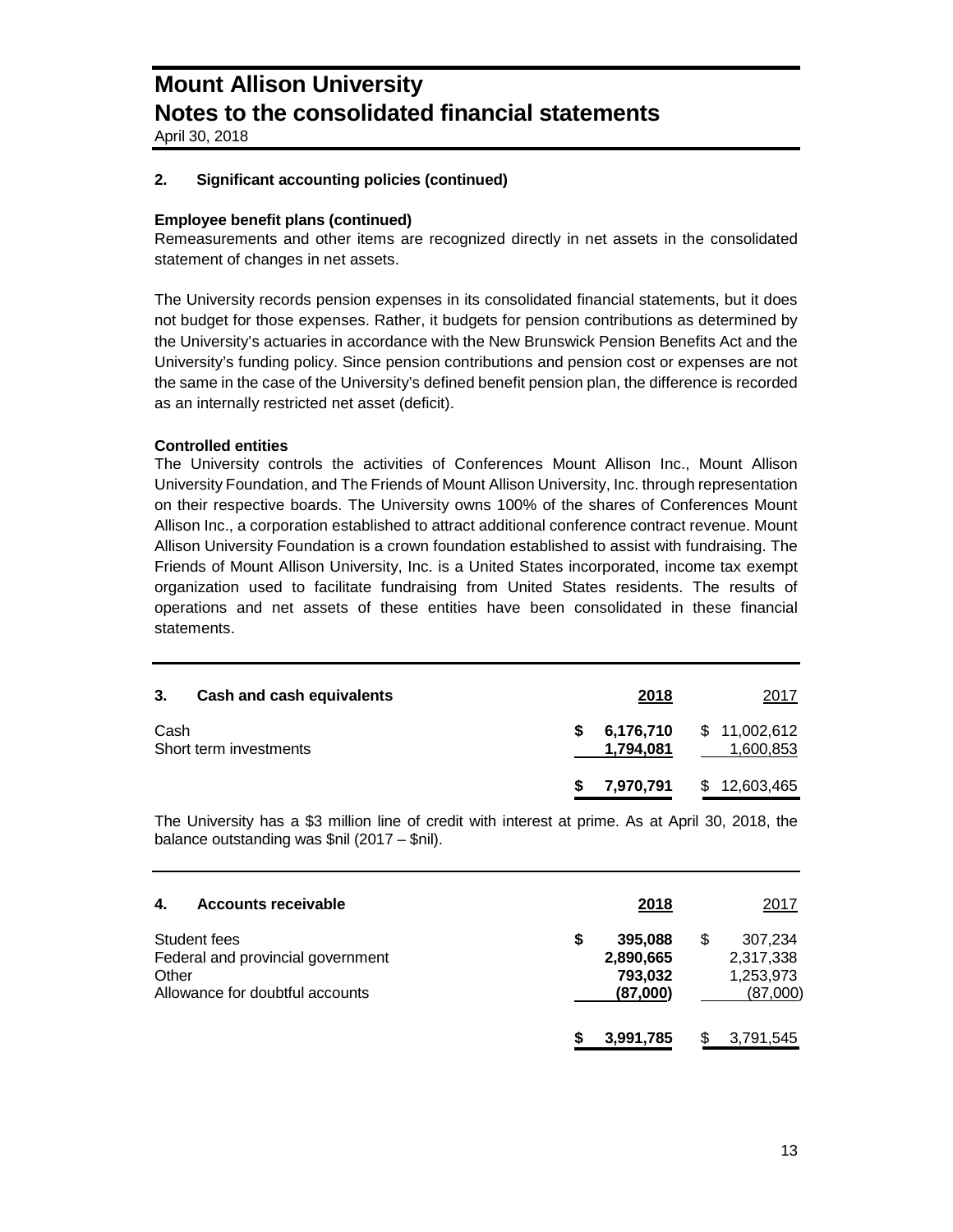April 30, 2018

| 5.<br><b>Investments</b>                                                                | 2018          | 2017             |
|-----------------------------------------------------------------------------------------|---------------|------------------|
| Investments (carried at amortized cost)<br>Bonds and guaranteed investment certificates | 2,952,051     | 3,656,118<br>\$. |
| Investments (carried at fair value)                                                     |               |                  |
| Bonds and notes                                                                         | 30,660,964    | 29.702.915       |
| Canadian equities                                                                       | 36,963,681    | 35,831,067       |
| US equities                                                                             | 31,853,462    | 31,276,384       |
| Non-North American equities                                                             | 23,721,406    | 22,750,893       |
| Global small cap and low volatility equities                                            | 29,306,024    | 28,598,878       |
| Emerging market equities                                                                | 13,037,396    | 15,873,120       |
| Hedge funds                                                                             | 8,257,752     | 8,449,554        |
| Private infrastructure funds                                                            | 11,173,399    | 6,070,541        |
|                                                                                         | 184.974.084   | 178,553,352      |
|                                                                                         | \$187,926,135 | \$182,209,470    |

Bonds and notes include guaranteed investment certificates, investments in a Canadian passive bond fund, notes issued by Federal, Provincial and Municipal Governments and related Crown Corporations, and Canadian corporate bonds with interest rates ranging from 1.41% to 8.75% (2017 – 1.8% to 8.75%) with maturities up to July 2025 (2017 – July 2025).

Equity investments consist of investments in units of active and passive, single and multimanager pooled funds.

Hedge fund investments consist of units of pooled investments funds that invest primarily in cash or short term investments denominated in various currencies and which may purchase or sell exchange traded funds or options thereon, or may enter into various futures and forward contracts to gain the desired exposures to various asset classes including equities, government bonds, commodities and currencies.

Private infrastructure investments consist of units of pooled investment funds that invest primarily in real estate and other income generating properties.

In 2018, the University's investment income of \$7,351,655 (2017 - \$13,511,848) recorded in the consolidated statement of operations consists of income related to investments held for endowments of \$7,081,954 (2017 - \$13,252,128) and income of \$269,701 (2017 - \$259,720) on investments other than those held for endowments.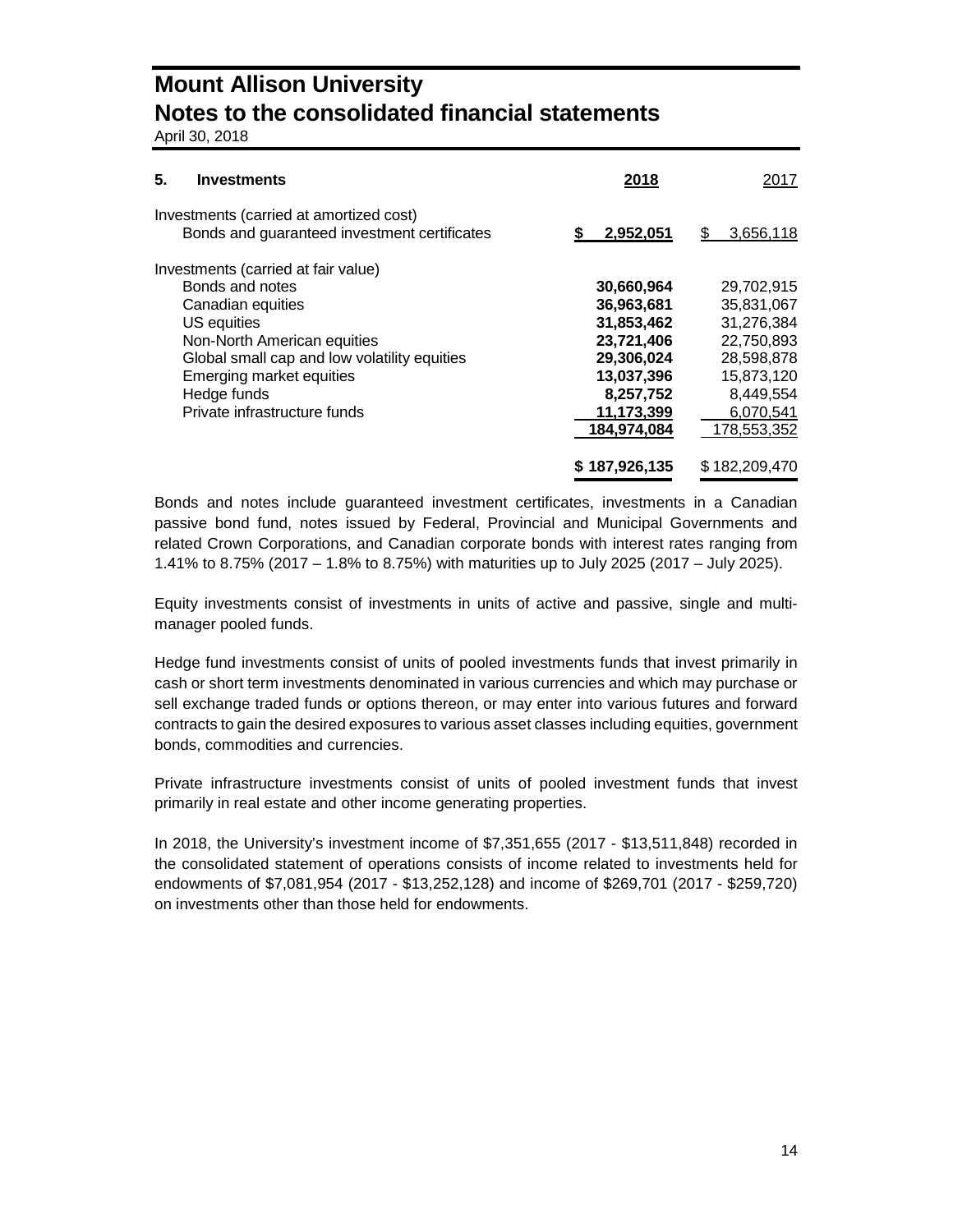April 30, 2018

| 6.<br><b>Capital assets</b>         | Cost          | Accumulated<br>Amortization | <b>Net Book</b><br>Value<br>2018 | Net Book<br>Value<br>2017 |
|-------------------------------------|---------------|-----------------------------|----------------------------------|---------------------------|
| <b>Buildings</b><br>Construction in | \$207,666,262 | \$112,167,858               | 95,498,404<br>S.                 | 97,847,666<br>\$          |
| progress                            | 18,338,940    |                             | 18,338,940                       | 2,234,216                 |
| Land improvements                   | 19,345,235    | 9,204,818                   | 10,140,417                       | 10,590,615                |
| Equipment                           | 21,133,599    | 19,040,147                  | 2,093,452                        | 1,959,110                 |
| Land                                |               |                             |                                  |                           |
| Collections                         |               |                             |                                  |                           |
|                                     | \$266,484,038 | \$140,412,823               | \$126,071,215                    | \$112,631,609             |

The Capital Asset Fund has loans outstanding in the amount of \$7,842,113 (2017 - \$2,001,082) to the other funds for the construction and renovations of buildings. Repayment of these loans will be made through future cash flows, donations and government grants. Interfund loans between the General and the Ancillary Operating Funds are charged interest at the rate earned on the University's expendable funds.

# **7. Collections**

The University maintains five permanent library collections as well as the Owens Art Gallery Permanent Collection.

# **Library permanent collections**

The five library permanent collections are the Mary Mellish Archibald Memorial (MMAM) Collection, the Winthrop Pickard Bell (WPB) Collection of Acadiana, the Edgar and Dorothy Davidson Collection of Canadiana, the Government Documents Collection, and the Mount Allison Rare Book Collection. Additions are made to the first two collections each year from the income earned on endowments established for that purpose. The additions in 2018 on the MMAM and WPB collections were \$2,508 (2017 - \$2,269) and \$6,702 (2017 - \$7,290) respectively. The Government of Canada donates a large quantity of documents to the Government Documents Collection each year and, in addition, the University spent \$4,096 (2017 - \$4,114) for additions to this collection in 2018.

# **Owens Art Gallery permanent collection**

The Owens Art Gallery permanent collection consists of approximately 3,500 works, including historical and contemporary paintings, works on paper and sculptures of Canadian, European and American origin. The historical component of the Collection consists of approximately 300 18th and 19th century paintings and watercolours and a large collection of works by John Hammond. The contemporary collection consists of American and Canadian prints as well as paintings, sculpture, photography, and drawings. For the year ended April 30, 2018, donated artwork valued at approximately \$14,908 (2017 - \$25,800) and purchased acquisitions of approximately \$27,417 (2017 - \$18,625) were added to the permanent collection.

#### **8. Accounts payable and accrued liabilities**

Accounts payable and accrued liabilities include government remittances payable of \$547,357 (2017 - \$521,894).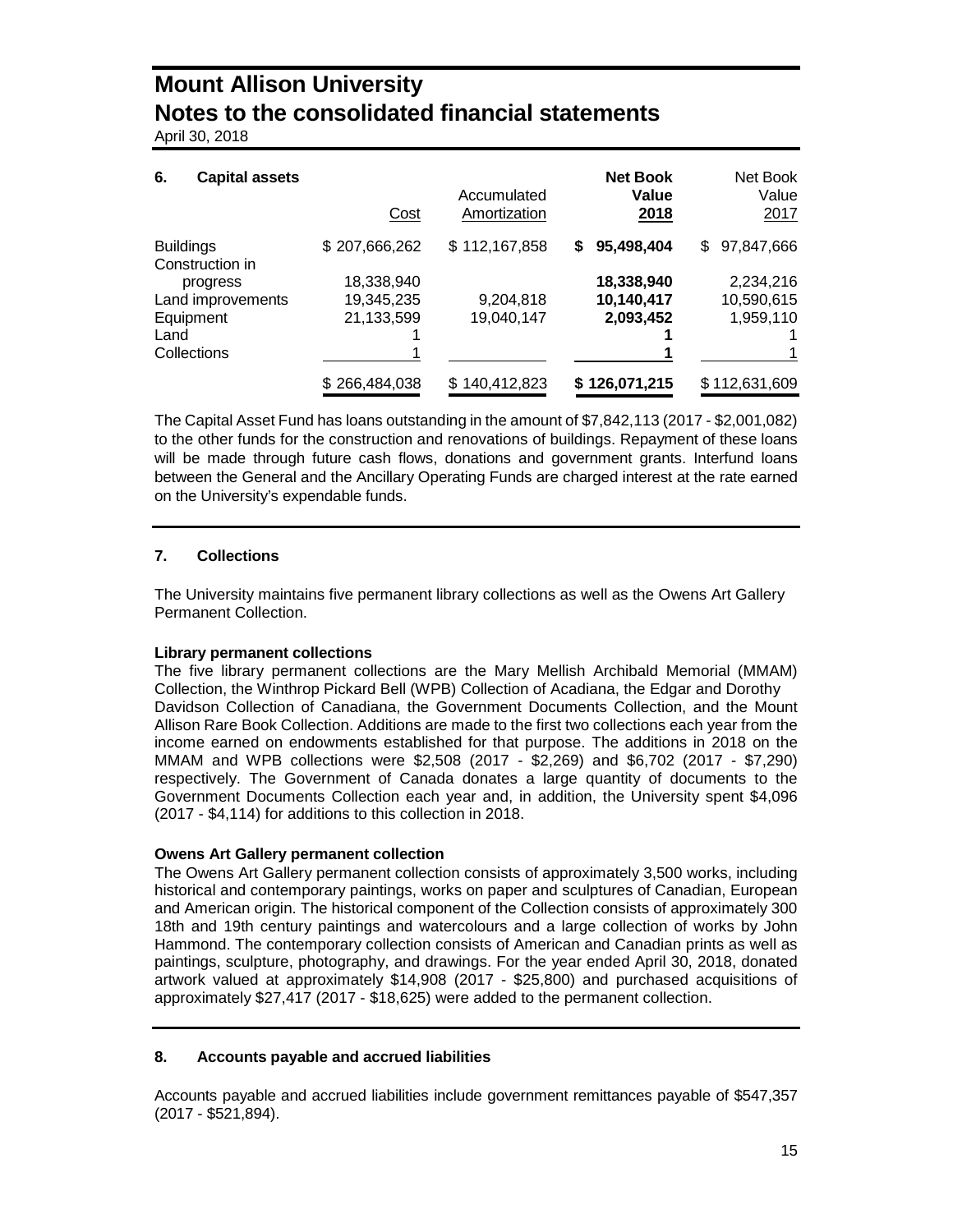April 30, 2018

### **9. Employee future benefit obligation**

The University has a defined benefit pension plan, a defined contribution pension plan and other post-retirement obligations.

The defined benefit plan covers most persons employed in a non-academic capacity. The plan is based on the final average earnings of members, allows for early retirement after age 55 and postponed retirement up to age 69. The pension payments are not indexed. The defined contribution plan covers primarily persons employed in an academic capacity. The University makes contributions of 8.4% (8.25% from March 1, 2017 to February 28, 2018 and 8.0% prior to March 1, 2017) of the plan members' salaries to this plan.

Included in other benefit plans is a retiring allowance program that provides a lump sum benefit to qualifying individuals at their date of termination or retirement. The program is available to employees in the CUPE 2338 and CUPE 3433 bargaining units and certain grandfathered nonbargaining unit and non-academic employees. The lump sum benefit paid at termination or retirement is equal to five days of pay for each year of service and is payable only if the participant has completed a minimum of ten years of employment at the date of termination of employment.

The most recent actuarial valuation for funding purposes of the defined benefit pension plan was as of December 31, 2017. The next actuarial valuation for funding purposes must be as of a date no later than December 31, 2018. The Plan's actuary has extrapolated the results of the December 31, 2017 actuarial valuation of the Plan for funding purposes to April 30, 2018 as follows:

|                                                         | <b>Pension Benefit Plans</b> |  |                                               |  |                                                             | <b>Other Benefit Plans</b> |
|---------------------------------------------------------|------------------------------|--|-----------------------------------------------|--|-------------------------------------------------------------|----------------------------|
|                                                         | 2018                         |  | 2017                                          |  | 2018                                                        | 2017                       |
| Fair value of Plan assets<br>Defined benefit obligation | 39,034,310                   |  | $$42,682,588$ $$41,273,208$ $$$<br>37,538,768 |  | 1,636,858                                                   | 1,581,628                  |
| Accrued benefit asset<br>(liability)                    |                              |  |                                               |  | 3,648,278 \$ 3,734,440 <b>\$ (1,636,858)</b> \$ (1,581,628) |                            |

The University recorded a remeasurement loss of \$267,860 (2017 – gain of \$2,496,970) in the pension benefit plans and a remeasurement gain of \$2,775 (2017 – gain of \$87,113) in the other benefit plans. Remeasurements and other items were recorded directly in the consolidated statement of changes in net assets.

Total cash payment for employee future benefits for 2018, consisting of cash contributed by the University to its defined benefit, defined contribution and other benefit plans was \$2,670,898 (2017 - \$2,981,465).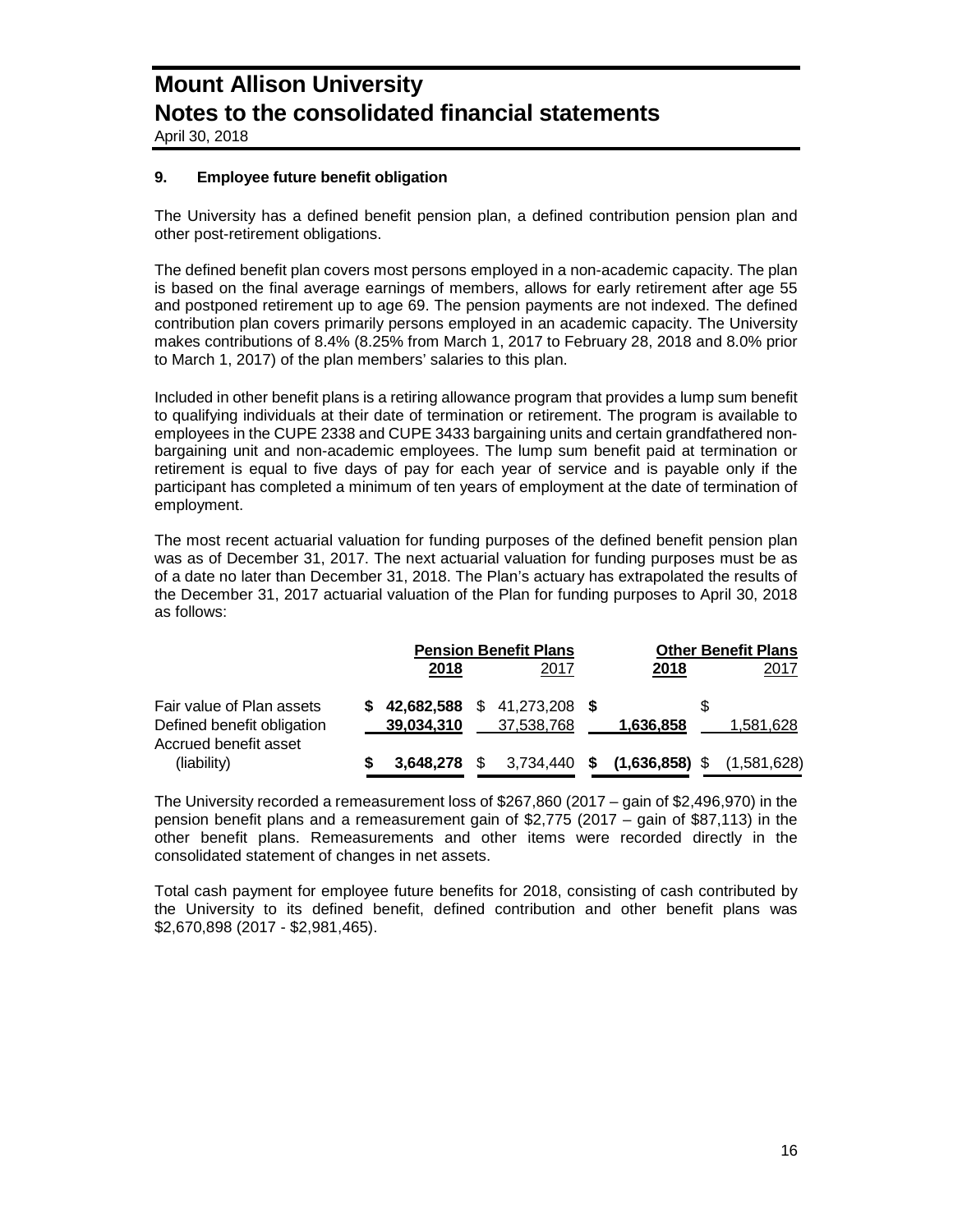April 30, 2018

#### **10. Deferred contributions related to capital assets**

Deferred contributions related to capital assets are externally restricted expendable funds received in the current period or in a prior period to support capital assets which have not yet been amortized. The amortization of deferred capital contributions is recorded as revenue in the consolidated statement of operations. Changes in the deferred contributions related to capital assets balance is detailed in the following table:

|                                                                  | 2018            | 2017              |
|------------------------------------------------------------------|-----------------|-------------------|
| Beginning balance                                                | 62,949,065<br>S | 61,895,389<br>\$. |
| Add<br>Contributions for capital assets deferred during the year | 7,819,584       | 3,875,209         |
| <b>Less</b><br>Deferred contributions amortized during the year  | (2,920,630)     | (2,821,533)       |
| Ending balance                                                   | 67,848,019      | 62,949,065        |

### **11. Deferred contributions related to restricted and endowed funds**

Deferred contributions are externally restricted expendable funds received in the current period or in a prior period which have not yet been spent. Changes in the deferred contributions balance are detailed in the following tables: Special

|                                                              | Research        | Special<br>Program<br><b>Fund</b> | <b>Special</b><br>Purpose and<br>Endowment<br>Expendable |    | 2018         |
|--------------------------------------------------------------|-----------------|-----------------------------------|----------------------------------------------------------|----|--------------|
| Beginning balance                                            | \$<br>3,141,452 | \$                                | \$<br>11,342,111                                         | \$ | 14,483,563   |
| Add<br>Expendable<br>restricted<br>contributions<br>received | 4,015,850       | 41,149                            | 13,168,584                                               |    | 17,225,583   |
| Less<br>Recognized as<br>revenue and<br>interfund transfers  | (3,399,911)     | (41, 149)                         | (7,578,034)                                              |    | (11,019,094) |
| Deferred to capital<br>assets                                | (282, 658)      |                                   | (7,536,926)                                              |    | (7,819,584)  |
| Ending balance                                               | \$<br>3,474,733 | \$                                | \$<br>9,395,735                                          | S  | 12,870,468   |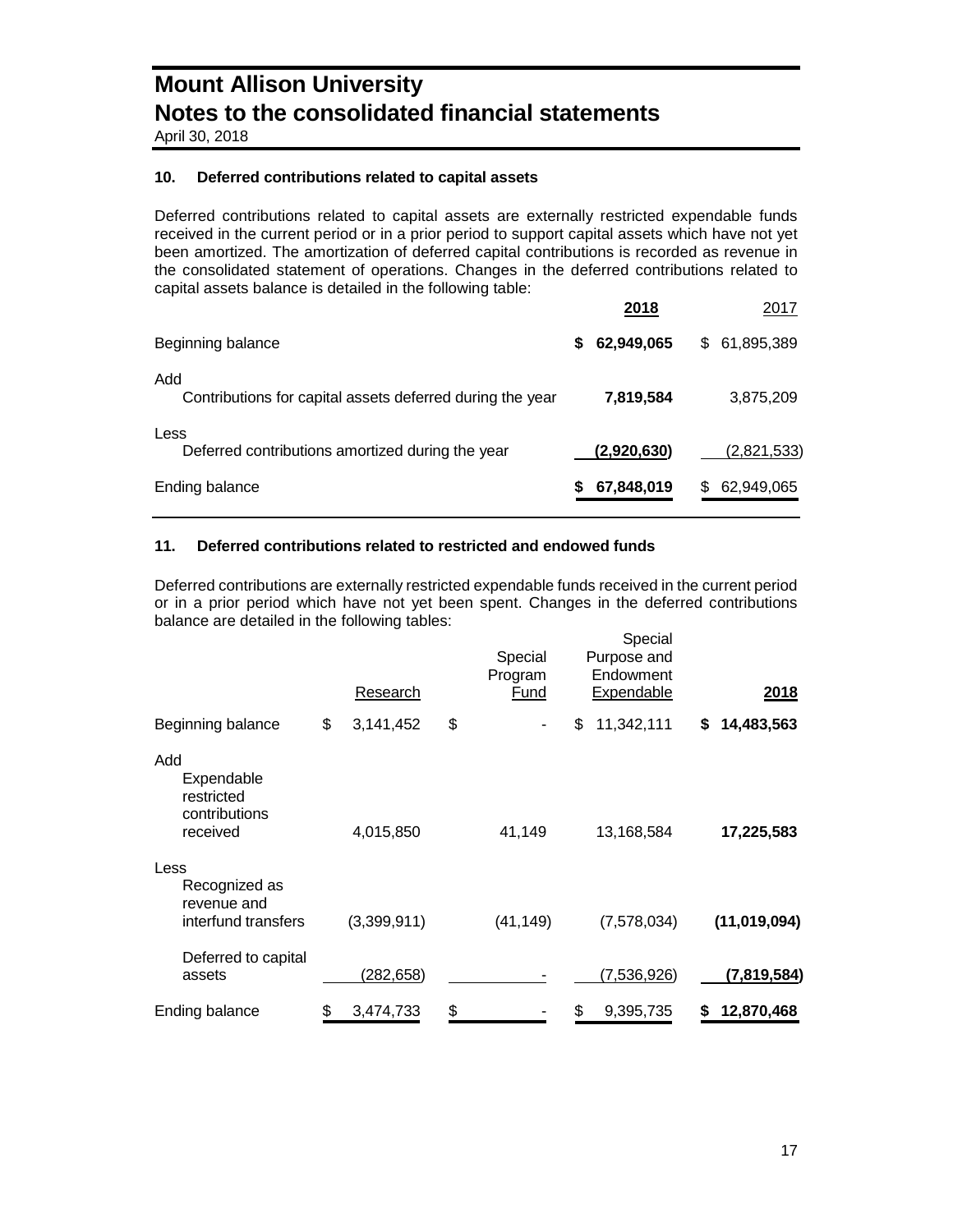April 30, 2018

### **11. Deferred contributions related to restricted and endowed funds (continued)**

|                                                              | Research        | Special<br>Program<br>Fund | Special<br>Purpose and<br>Endowment<br><b>Expendable</b> |    | 2017           |
|--------------------------------------------------------------|-----------------|----------------------------|----------------------------------------------------------|----|----------------|
| Beginning balance                                            | \$<br>3,237,795 | \$<br>14,493               | \$<br>9,196,434                                          | \$ | 12,448,722     |
| Add<br>Expendable<br>restricted<br>contributions<br>received | 3,512,165       | 39,186                     | 12,487,203                                               |    | 16,038,554     |
| Less<br>Recognized as<br>revenue and<br>interfund transfers  | (3,304,306)     | (53, 679)                  | (6,770,519)                                              |    | (10, 128, 504) |
| Deferred to capital<br>assets                                | (304,202)       |                            | (3,571,007)                                              |    | (3,875,209)    |
| Ending balance                                               | \$<br>3,141,452 | \$                         | \$<br>11,342,111                                         | S  | 14,483,563     |

### **12. Endowments**

The following table details the changes in the endowment funds

|                                                                                                               | 2018                                        | 2017                                     |
|---------------------------------------------------------------------------------------------------------------|---------------------------------------------|------------------------------------------|
| Beginning balance<br>Donations<br>Investment income (loss)<br>Interfund transfers not related to donations or | \$172,030,391<br>6,743,082<br>(1, 108, 559) | \$152,424,675<br>1,262,416<br>18.348.350 |
| investment income                                                                                             | 25,453                                      | (5,050)                                  |
| Total                                                                                                         | \$177,690,367                               | \$172,030,391                            |

The market value of the endowment funds is disclosed in note 5. Net assets restricted for endowment purposes consists of \$120,470,597 (2017 - \$114,745,205) externally restricted endowments and \$57,219,770 (2017 - \$57,285,186) internally restricted endowments.

In 2018, investment earnings, net of fees, of \$5,666,571 were earned on endowments. To fund the balance for the next year's spending allocation of \$7,641,925, \$682,853 was deducted from internally restricted endowments, and the balance of \$1,292,501 was deducted from externally restricted endowments, recorded as a direct decrease in endowments.

In 2017, investment earnings, net of fees, of \$24,990,251 were earned on endowments, of which \$7,063,617 was made available for spending, \$6,187,975 was for the preservation of capital on internally restricted endowments, and the balance of \$11,738,659 was for the preservation of capital on externally restricted endowments, which was recorded as a direct increase in endowments.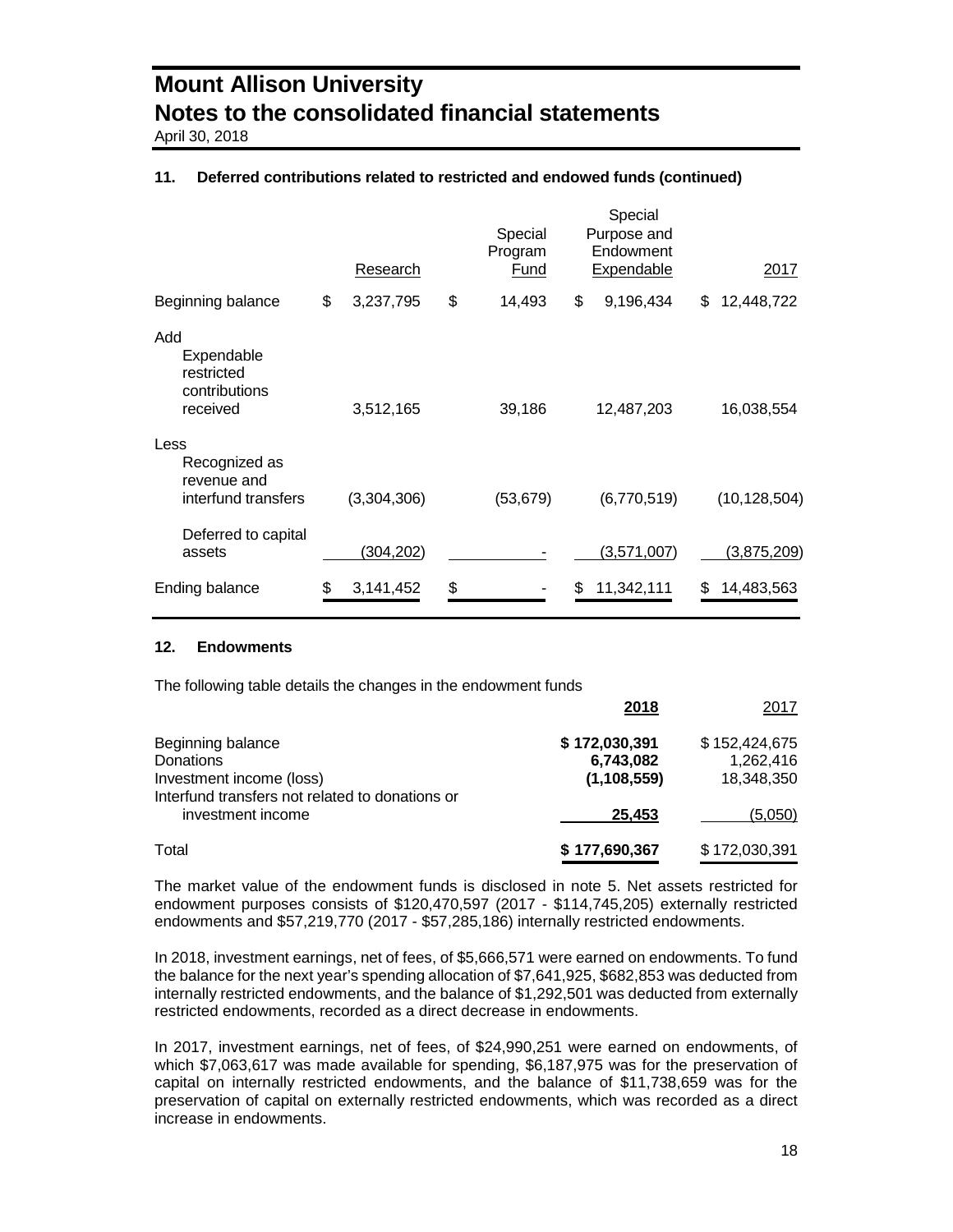April 30, 2018

### **13. Financial instruments**

The University is exposed to various risks in relation to its financial instruments. The main types of risks are market risk and credit risk:

### **Market risk**

Market risk refers to the impact on the University's cash flows due to fluctuations in interest rates and the fair value of assets held in debt and equity markets. The primary risk exposures relate to investments held in foreign currencies, interest rate volatility, and other market risk. The University has formal policies and procedures in place governing asset mix and setting limits on the proportion of each asset class within the endowment or non-endowed bond and guaranteed investment certificate portfolios. Investments held in the University's endowment fund and non-endowed bond and guaranteed investment certificate portfolios are managed by professional investment managers who are monitored by University officials and committees of the University's Board of Regents. The University's policy governing it's spending from investment returns earned on its endowment funds means that there is little risk to annual cash flows as the spending allocation is based on an average of the market value over the prior sixteen quarters.

### **Credit risk**

Credit risk refers to the impact on the University's cash flows of the credit quality of the University's receivables. Credit risk mainly relates to the quality of student receivables. To reduce credit risk with student accounts, the University places restrictions on the issuance of grades and degrees until payment on account is made. The University also uses third party agencies to collect outstanding receivables. The University does not have a significant exposure to any individual customer or counterparty.

# **14. Commitments**

The private infrastructure investment is a private fund and contains a contractual commitment to remit funds over time in response to a series of capital calls to the investors by the fund manager. As of April 30, 2018, the University's uncalled commitment was approximately \$8.2 million (2017 - \$13.1 million). The capital committed is called by the manager over a pre-defined investment period, expected to be between three to five years from the date the private fund closed and will be funded by transfers from other investment asset allocations.

The University has outstanding capital construction commitments as of April 30, 2018, estimated at \$18.9 million (2017 - \$18.7 million). Of this amount, \$1.9 million will be funded by the Federal and Provincial governments under the Strategic Infrastructure Fund.

# **15. Contingent liabilities**

The University is a member of the Canadian Universities Reciprocal Insurance Exchange ("CURIE") self-insurance program. This self-insurance reciprocal involves a contractual agreement to share the insurance of property and liability risks of member universities for a term of not less than five years. This long term period creates an environment for CURIE where financial risk can be spread over time as well as among subscribers. In the event premiums are not sufficient to cover claim settlements, the member universities would be subject to an assessment in proportion to their participation.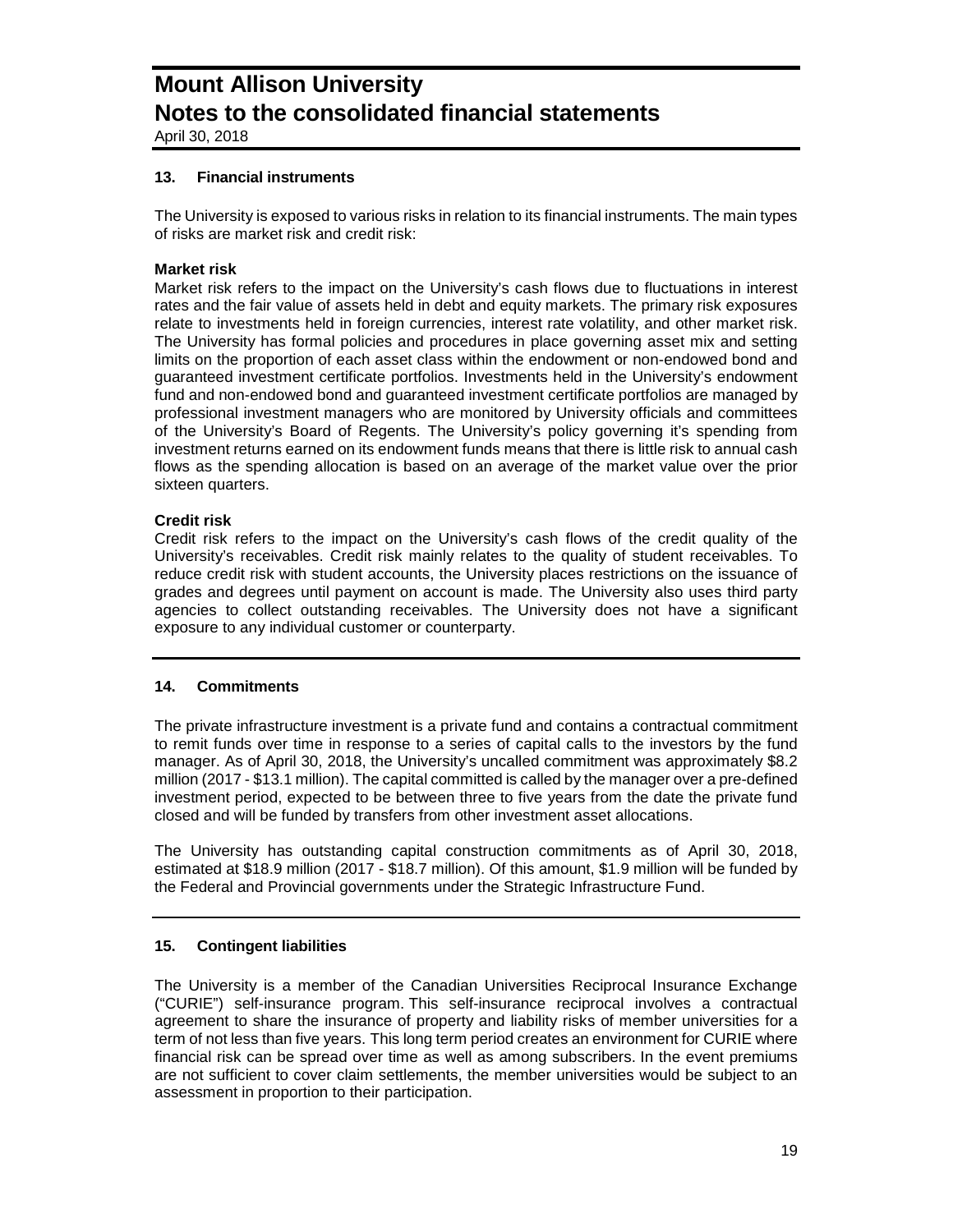April 30, 2018

### **15. Contingent liabilities (continued)**

From time to time, the University is involved in litigation or proceedings relating to claims arising out of its operations in the ordinary course of business. It is the opinion of management that the aggregate amount of any potential liability is not expected to have a material adverse effect on the University's financial position or results and any claims arising out of the ordinary course of business are adequately provided for.

# **16. Comparative figures**

Certain of the comparative figures have been reclassified to conform to the financial statement presentation adopted for the current year.

### **17. Allocated expenses**

Certain costs are recorded in the General Operating Fund and then allocated to other funds. The allocations are based on staff time and supply consumption used by each fund. The following table indicates the allocations made by type of expense.

|                                                               | Ancillary<br>Operating<br>Fund  | Endowment<br>Expendable<br><b>Fund</b> | Total<br>2018                   | Total<br>2017                   |
|---------------------------------------------------------------|---------------------------------|----------------------------------------|---------------------------------|---------------------------------|
| Computing services<br>Administrative and                      | \$<br>103,501                   | \$                                     | \$<br>103,501                   | \$<br>97,992                    |
| general expenses<br>Physical plant<br><b>Student services</b> | 781,292<br>1,769,426<br>153,715 | 142,093                                | 923,385<br>1,769,426<br>153,715 | 823,756<br>1,779,978<br>160,320 |
|                                                               | \$<br>2,807,934                 | \$<br>142,093                          | 2,950,027                       | \$<br>2,862,046                 |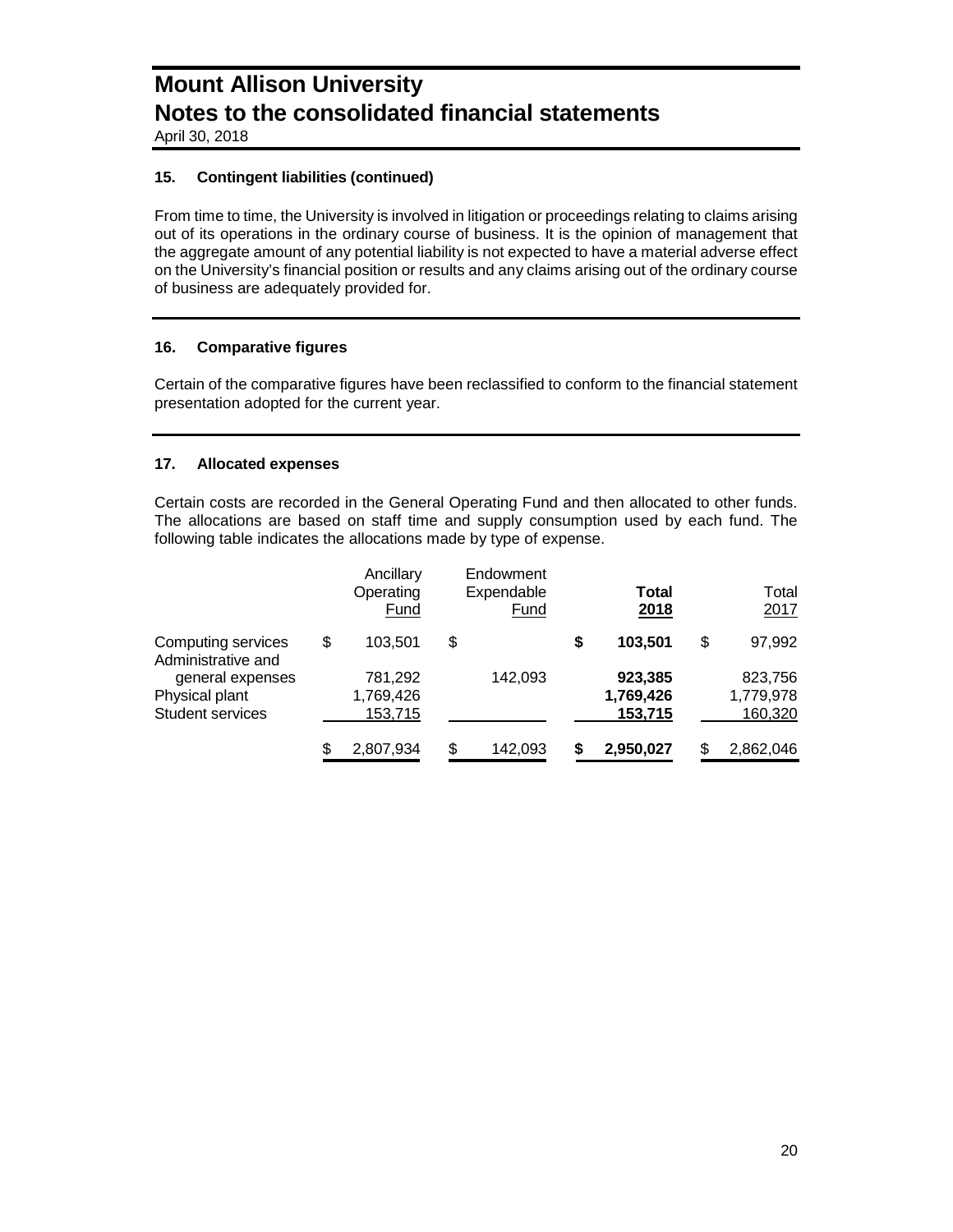# **Mount Allison University Schedule of operating funds, restricted funds and net assets invested in capital assets** April 30, 2018 April 30, 2018 Schedule 1

|                                                                                        | 2018                                 |     | From schedule 2<br>General, Ancillary and Special<br>Program Operating Funds<br>2017 | From schedule 3<br>Research, Special Purpose and<br><b>Endowment Expendable Funds</b><br>2018<br>2017 |                      |    |                             |    | 2018                   | Net Assets Invested in<br><b>Capital Assets</b><br>2017 | <b>Total</b><br>2018 |                                      |     | Total<br>2017                        |  |
|----------------------------------------------------------------------------------------|--------------------------------------|-----|--------------------------------------------------------------------------------------|-------------------------------------------------------------------------------------------------------|----------------------|----|-----------------------------|----|------------------------|---------------------------------------------------------|----------------------|--------------------------------------|-----|--------------------------------------|--|
| <b>Revenues</b><br>Government grants -<br>provincial<br>Government grants -<br>federal | \$<br>21,781,051<br>737,085          | \$. | 21,362,581<br>744,975                                                                | \$                                                                                                    | 777,192<br>2,601,957 | \$ | 654,787                     | \$ |                        | \$                                                      | \$                   | 22,558,243                           | \$. | 22,017,368                           |  |
| Student fees                                                                           | 29,720,953                           |     | 30,572,417                                                                           |                                                                                                       |                      |    | 2,338,608                   |    |                        |                                                         |                      | 3,339,042<br>29,720,953              |     | 3,083,583<br>30,572,417              |  |
| Bequests and donations<br>Non-government grants<br>Bookstore and conference            | 773,423                              |     | 286,678                                                                              |                                                                                                       | 1,329,413<br>979,134 |    | 1,313,775<br>930,572        |    |                        |                                                         |                      | 2,102,836<br>979,134                 |     | 1,600,453<br>930,572                 |  |
| income<br>Investment income                                                            | 2,409,009<br>2,189,464               |     | 2.194.514<br>8,905,804                                                               |                                                                                                       | 5,162,191            |    | 4,606,044                   |    |                        |                                                         |                      | 2,409,009<br>7,351,655               |     | 2,194,514<br>13,511,848              |  |
| Trust income<br>Other income<br>Amortization of deferred                               | 70.628<br>1,629,212                  |     | 69,976<br>1,701,574                                                                  |                                                                                                       | 190,039<br>12,014    |    | 276,807<br>28,688           |    |                        |                                                         |                      | 260.667<br>1,641,226                 |     | 346,783<br>1,730,262                 |  |
| capital contributions                                                                  | 59,310,825                           |     | 65,838,519                                                                           |                                                                                                       | 11,051,940           |    | 10,149,281                  |    | 2,920,630<br>2,920,630 | 2,821,533<br>2,821,533                                  |                      | 2,920,630<br>73,283,395              |     | 2,821,533<br>78,809,333              |  |
| <b>Expenses</b>                                                                        |                                      |     |                                                                                      |                                                                                                       |                      |    |                             |    |                        |                                                         |                      |                                      |     |                                      |  |
| Academic departments<br>Library<br>Computing services                                  | 24,746,184<br>2,410,542<br>2,134,605 |     | 24,375,451<br>2,222,284<br>2,130,600                                                 |                                                                                                       | 4,358,592<br>533,080 |    | 4,285,133<br>307,951<br>200 |    |                        |                                                         |                      | 29,104,776<br>2,943,622<br>2,134,605 |     | 28,660,584<br>2,530,235<br>2,130,800 |  |
| Administrative and<br>general services<br>Physical plant                               | 7,711,680<br>9,045,196               |     | 7,451,245<br>8,900,390                                                               |                                                                                                       | 1.239.510<br>316.937 |    | 1.082.926<br>312.402        |    |                        |                                                         |                      | 8,951,190<br>9,362,133               |     | 8,534,171<br>9,212,792               |  |
| Student services<br>Ancillary services<br>Amortization of                              | 3,394,116<br>5,590,219               |     | 3,264,890<br>6,247,777                                                               |                                                                                                       | 4,554,189            |    | 4,427,780                   |    |                        |                                                         |                      | 7,948,305<br>5,590,219               |     | 7,692,670<br>6,247,777               |  |
| capital assets                                                                         | 55,032,542                           |     | 54,592,637                                                                           |                                                                                                       | 11,002,308           |    | 10,416,392                  |    | 4,815,538<br>4,815,538 | 4.839.931<br>4,839,931                                  |                      | 4,815,538<br>70,850,388              |     | 4,839,931<br>69,848,960              |  |
| Revenues over<br>expenses (expenses<br>over revenues)                                  | 4,278,283                            |     | 11,245,882                                                                           | \$                                                                                                    | 49,632               | \$ | (267, 111)                  | S  | (1,894,908)            | \$<br>(2,018,398)                                       |                      | 2,433,007                            |     | 8,960,373                            |  |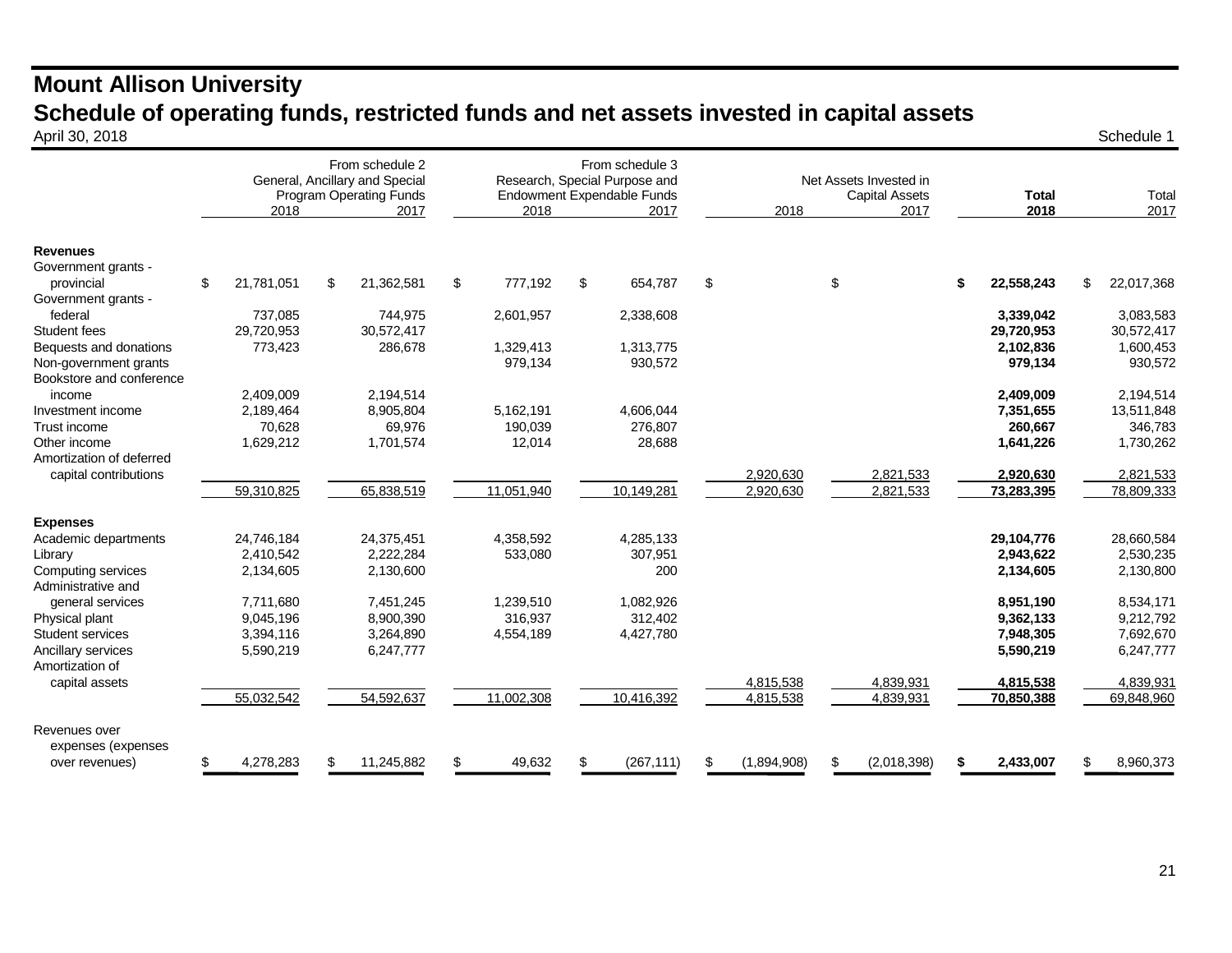# **Mount Allison University Schedule of general, ancillary and special program operating funds** April 30, 2018 April 30, 2018 Schedule 2

|                                          | 2018             | <b>General Operating Fund</b><br>2017 | Ancillary Operating Fund<br>2018<br>2017 |            |    |            |    | 2018      | Special Program Operating Fund<br>2017 | <b>Total</b><br>2018 | Total<br>2017    |    |            |
|------------------------------------------|------------------|---------------------------------------|------------------------------------------|------------|----|------------|----|-----------|----------------------------------------|----------------------|------------------|----|------------|
| <b>Revenues</b>                          |                  |                                       |                                          |            |    |            |    |           |                                        |                      |                  |    |            |
| Government grants -<br>provincial        | \$<br>21,737,399 | \$<br>21,309,149                      | \$                                       |            | \$ |            | \$ | 43,652    | \$                                     | 53,432               | \$<br>21,781,051 | \$ | 21,362,581 |
| Government grants -                      |                  |                                       |                                          |            |    |            |    |           |                                        |                      |                  |    |            |
| federal                                  | 737,085          | 744,975                               |                                          |            |    |            |    |           |                                        |                      | 737,085          |    | 744,975    |
| Student fees                             | 20,203,981       | 20,584,305                            |                                          | 9,516,972  |    | 9,988,112  |    |           |                                        |                      | 29,720,953       |    | 30,572,417 |
| Bequests and donations                   |                  |                                       |                                          |            |    |            |    | 773,423   |                                        | 286,678              | 773,423          |    | 286,678    |
| Bookstore and                            |                  |                                       |                                          |            |    |            |    |           |                                        |                      |                  |    |            |
| conference                               |                  |                                       |                                          | 2,409,009  |    | 2,194,514  |    |           |                                        |                      | 2,409,009        |    | 2,194,514  |
| Investment income                        | 269,701          | 259,720                               |                                          |            |    |            |    | 1,919,763 |                                        | 8,646,084            | 2,189,464        |    | 8,905,804  |
| Trust income                             |                  |                                       |                                          |            |    |            |    | 70,628    |                                        | 69,976               | 70,628           |    | 69,976     |
| Other income                             | 849,414          | 977,456                               |                                          | 567,732    |    | 581,397    |    | 212,066   |                                        | 142,721              | 1,629,212        |    | 1,701,574  |
|                                          | 43,797,580       | 43,875,605                            |                                          | 12,493,713 |    | 12,764,023 |    | 3,019,532 |                                        | 9,198,891            | 59,310,825       |    | 65,838,519 |
| <b>Expenses</b>                          |                  |                                       |                                          |            |    |            |    |           |                                        |                      |                  |    |            |
| Academic departments                     | 24,529,443       | 24,102,197                            |                                          |            |    |            |    | 216.741   |                                        | 273,254              | 24,746,184       |    | 24,375,451 |
| Library                                  | 2.410.542        | 2.222.284                             |                                          |            |    |            |    |           |                                        |                      | 2,410,542        |    | 2,222,284  |
| Computing services                       | 2,031,104        | 2,032,608                             |                                          | 103,501    |    | 97,992     |    |           |                                        |                      | 2,134,605        |    | 2,130,600  |
| Administrative and                       |                  |                                       |                                          |            |    |            |    |           |                                        |                      |                  |    |            |
| general services                         | 5,130,064        | 5,106,924                             |                                          | 781,292    |    | 712,446    |    | 1,800,324 |                                        | 1,631,875            | 7,711,680        |    | 7,451,245  |
| Physical plant                           | 5,926,262        | 5,835,259                             |                                          | 3,118,934  |    | 3,065,131  |    |           |                                        |                      | 9,045,196        |    | 8,900,390  |
| Student services                         | 2,898,998        | 2,793,007                             |                                          | 153,715    |    | 160,320    |    | 341,403   |                                        | 311,563              | 3,394,116        |    | 3,264,890  |
| Ancillary services                       |                  |                                       |                                          | 5,590,219  |    | 6,247,777  |    |           |                                        |                      | 5,590,219        |    | 6,247,777  |
|                                          | 42,926,413       | 42,092,279                            |                                          | 9,747,661  |    | 10,283,666 |    | 2,358,468 |                                        | 2,216,692            | 55,032,542       |    | 54,592,637 |
| Revenues over expenses<br>(expenses over |                  |                                       |                                          |            |    |            |    |           |                                        |                      |                  |    |            |
| revenues)                                | 871,167          | 1,783,326                             |                                          | 2,746,052  |    | 2,480,357  | \$ | 661,064   | \$                                     | 6,982,199            | 4,278,283        |    | 11,245,882 |